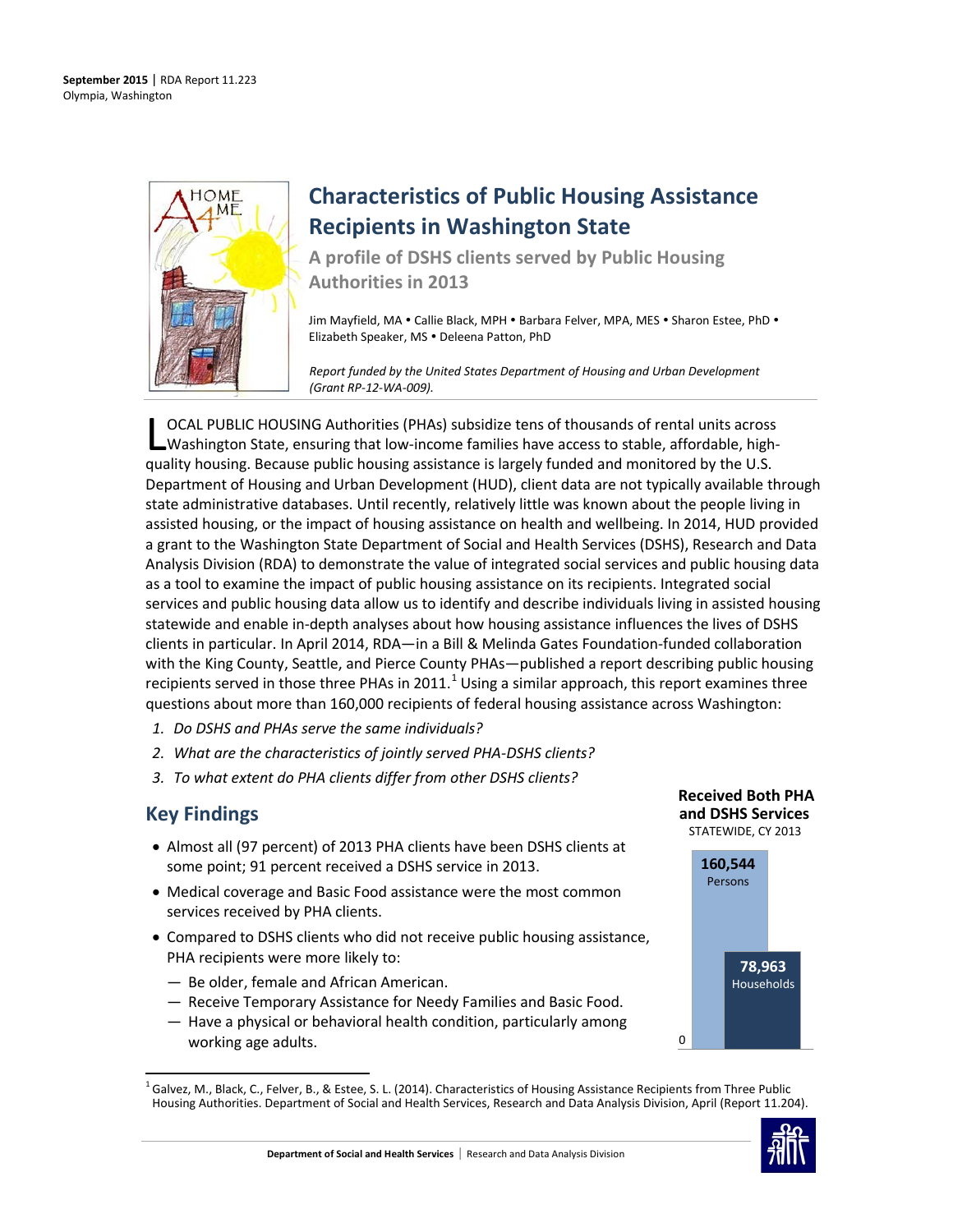# **Background**

# *Understanding public housing authority assistance programs*

PHAs are independent entities that operate subsidized rental housing programs serving low-income individuals and families. PHA housing is intended to avoid situations believed to negatively impact health and well-being, such as over-crowding, unsafe living conditions, high rent burdens and frequent moves. HUD provides funding, technical assistance and oversight to approximately 3,300 PHAs nationwide, including 34 in Washington State. Each PHA serves clients within a designated geographic area and is responsible for a range of activities including identifying eligible households, maintaining waiting lists, managing public housing properties, inspecting voucher-subsidized units and making rent payments to landlords.

Specific rent, income or other eligibility requirements vary, but HUD requires that PHAs serve the lowest-income households in their jurisdictions and ensure that each household spend no more than 30 to 40 percent of its income on rent.<sup>[2](#page-1-0)</sup> With some exceptions, housing assistance is permanent as long as the recipient household remains eligible and in compliance with program rules. Housing is not always available for those who qualify, and PHAs maintain waiting lists for each program or property. In the Housing Choice Voucher (HCV) program, vouchers are awarded through a lottery.

PHAs provide three main types of housing assistance:

### **Housing Choice Vouchers**

HCV or "Section 8" vouchers pay a portion of the rent for privately-owned housing units that meet certain size, quality and maximum rent guidelines. Voucher holders sign a lease with a landlord who also enters into a contract with a PHA. Households must have incomes below 30 to 50 percent of area median income (AMI) to qualify. Assisted households and PHAs each pay their portions of monthly rent to the landlord. Vouchers are portable, allowing recipients a wider choice of property and neighborhoods than possible with place-based assistance. Tenant-based Housing Choice Vouchers are provided to 68 percent of all clients receiving housing assistance.

# **PHA-DSHS Clients by Housing Program, CY 2013**



### **Public Housing**

Public housing (PH) units are owned and managed by PHAs. Assisted households sign a lease with a PHA and pay rent directly to the PHA each month. Public housing is place-based in that subsidies are tied to specific properties that different households may rent over time. Households must have incomes below 80 percent of AMI to qualify for public housing, but PHAs often give preference to households that are homeless or have incomes below 30 percent of AMI. Public housing is provided to 16 percent of all clients receiving housing assistance in Washington State.

*The contents of this report are the views of the contractor (RDA) and do not necessarily reflect the views or policies of the U.S. Department of Housing and Urban Development or the U.S. Government.*

2 ● Characteristics of Public Housing Assistance Recipients in Washington State **DSHS** | RDA

**DISCLAIMER** DISCLAIMER

<span id="page-1-0"></span> $^2$  Income eligibility is based on a percentage of the area median income (AMI). For a family of four in Seattle in 2013, for example, 30 percent of AMI was \$26,000 and 80 percent was \$64,400. Individual PHAs may select a percentage within that range as their eligibility threshold.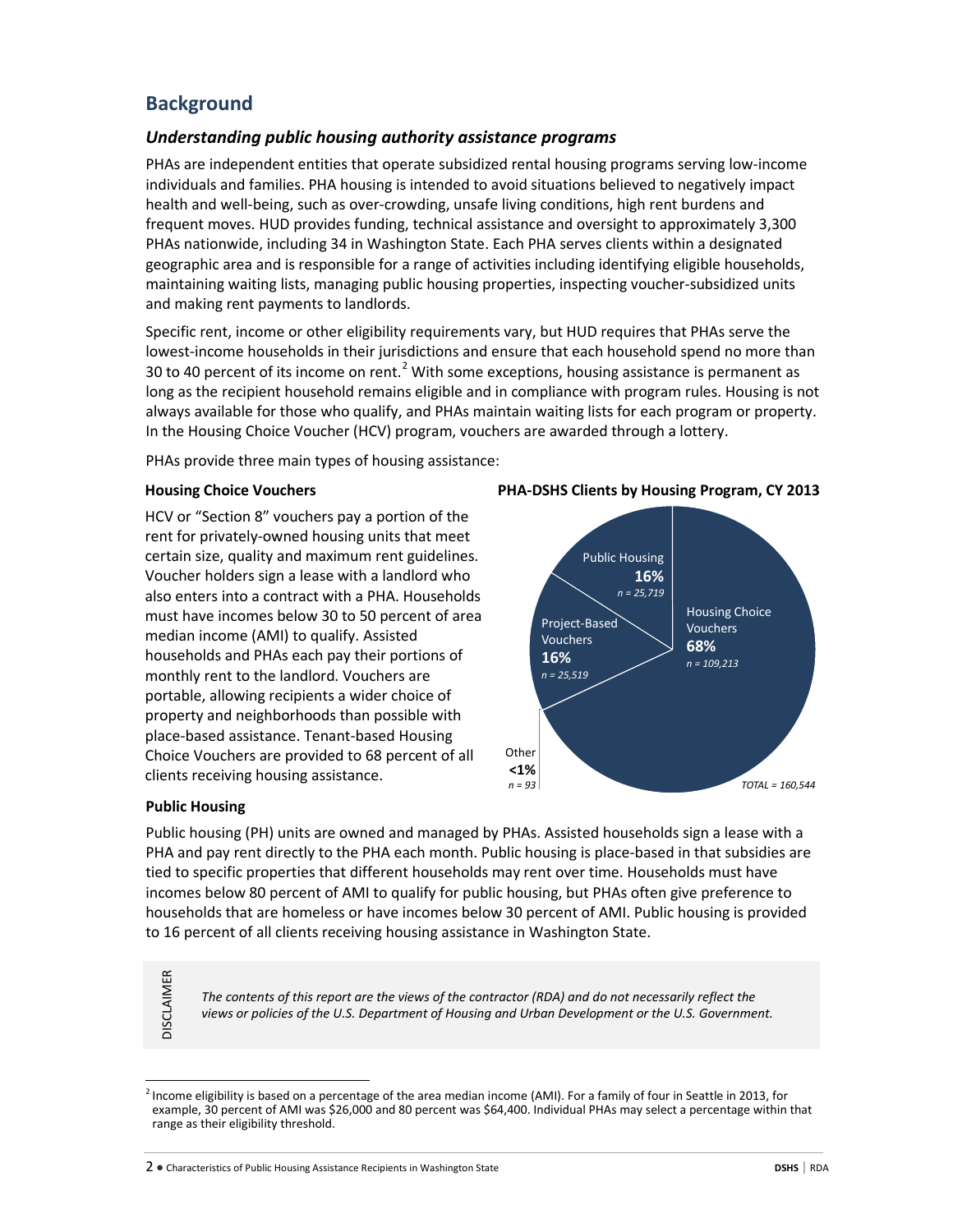### **Project-Based Vouchers**

Project based vouchers pay a portion of the rent for housing units in properties that have received financing from HUD or have contracts with PHAs to provide housing to low-income households. Property owners may be PHAs, non-profit organizations or service providers, and generally hire private management companies to maintain the rental properties. Project-based voucher housing may serve specific populations, such as seniors or people with disabilities. Households must have incomes below 30 to 50 percent of AMI to qualify for project-based housing. Project-based vouchers are provided to 16 percent of housing-assisted individuals in Washington State, about the same share that lived in public housing in 201[3](#page-2-0).<sup>3</sup>

# **Q1.** *Do DSHS and PHAs serve the same clients?*

# *Shared PHA-DSHS Clients in CY 2013*

PHAs across Washington State served 177,129 individuals for at least one month of CY 2013.<sup>[4](#page-2-1)</sup> Nearly all of these clients (97 percent) had received a DSHS service at some point since 1998, and 91 percent of them received a DSHS service in 2013, resulting in a total of 160,544 individuals (representing 78,963 households) who were jointly served by Washington PHAs and DSHS in 2013. These jointly served clients represent about 13 percent of the individuals served by DSHS statewide.

In the sections that follow, we first identify PHA clients' demographic characteristics, social and health service use and employment in 2013. We then examine service use and several indicators of physical and behavioral health for the PHA clients compared to other DSHS clients not receiving PHA assistance. Compared to DSHS clients without PHA housing assistance, the PHA clients are more likely to use publicly funded health or economic services, more likely to suffer from mental illness or a chronic health condition, and less likely to be employed.





<span id="page-2-1"></span><span id="page-2-0"></span> $3$  In addition the above totals, 93 individuals lived in housing that could not be classified into the three main categories.<br><sup>4</sup> See the technical notes for a detailed description of the PHA sample.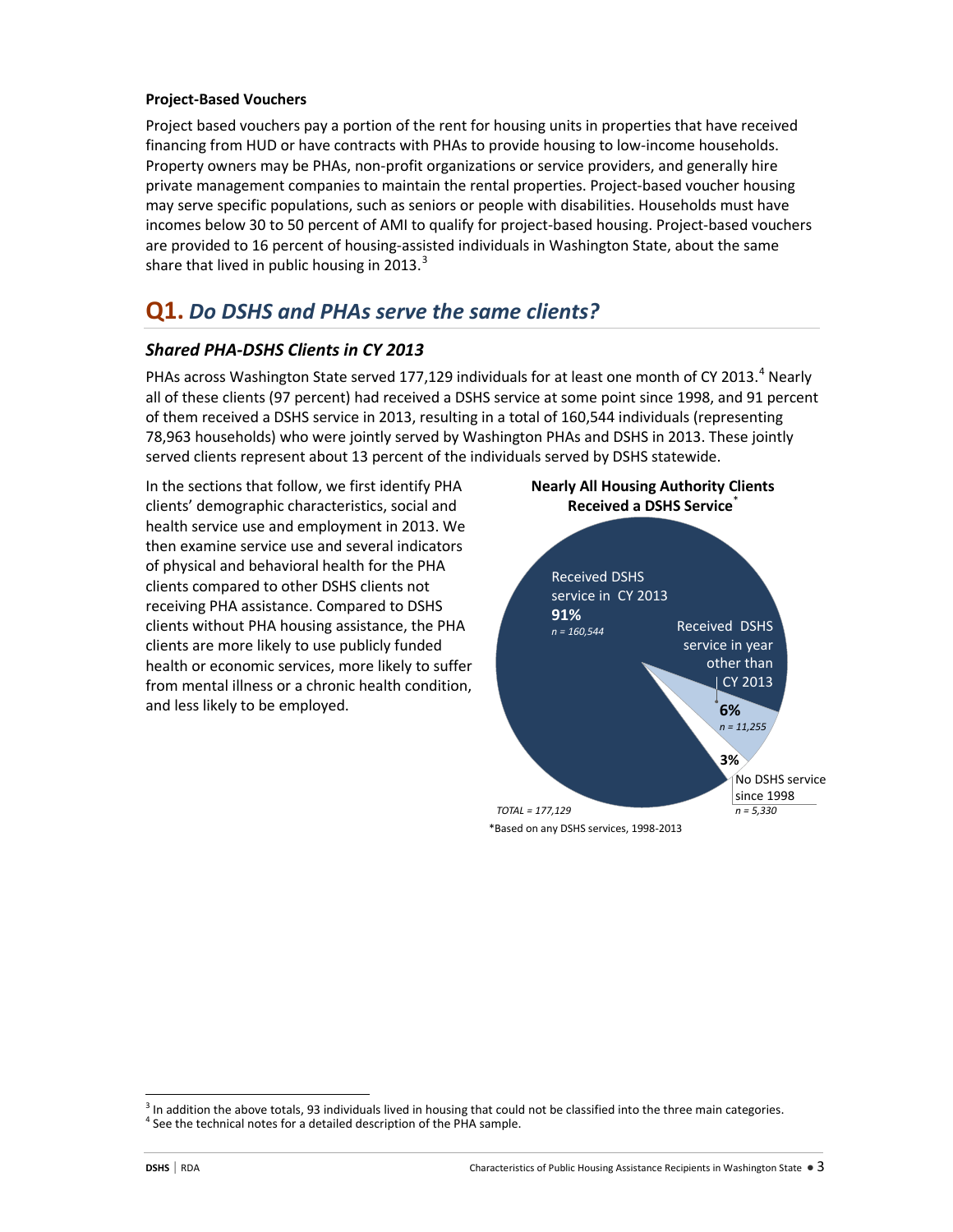# *Household Composition and Demographics*

The majority (60 percent) of PHA residents are female. This is the case across PHA program types. Approximately half of all residents are minorities, 28 percent are African American. Non-Hispanic whites represent 47 percent of all PHA clients, varying considerably across housing type. Over onethird of all PHA households include at least one child under the age of 18.

HCV and PH residents are younger on average than PBV residents. PH and HCV households also are more likely to include a child under the age of 18 (34 percent and 43 percent, respectively) than PBV households (18 percent). PBV residents are most often single adults without children (71 percent) and over one-third are 65 years or older.

|                                           | <b>Household Composition and Demographics</b><br>Joint HUD-DSHS Clients, CY 2013 |                                   |                            |                                  |  |
|-------------------------------------------|----------------------------------------------------------------------------------|-----------------------------------|----------------------------|----------------------------------|--|
|                                           |                                                                                  | PUBLIC HOUSING AUTHORITY PROGRAMS |                            | <b>TOTAL</b>                     |  |
| <b>Individuals</b>                        | PH<br>$n = 25,719$                                                               | <b>HCV</b><br>$n = 109,213$       | <b>PBV</b><br>$n = 25,519$ | ALL 3 Programs<br>$n = 160,544*$ |  |
| Gender                                    |                                                                                  |                                   |                            |                                  |  |
| Male                                      | 43%                                                                              | 40%                               | 39%                        | 40%                              |  |
| Female                                    | 57%                                                                              | 60%                               | 61%                        | 60%                              |  |
| Race/ethnicity (all clients) <sup>5</sup> |                                                                                  |                                   |                            |                                  |  |
| White, non-Hispanic                       | 38%                                                                              | 47%                               | 59%                        | 47%                              |  |
| Minority                                  | 62%                                                                              | 53%                               | 41%                        | 53%                              |  |
| African American                          | 27%                                                                              | 32%                               | 10%                        | 28%                              |  |
| Asian/Pacific Islander                    | 17%                                                                              | 9%                                | 17%                        | 11%                              |  |
| Native American                           | 5%                                                                               | 7%                                | 5%                         | 6%                               |  |
| Hispanic (may be of any race)             | 18%                                                                              | 12%                               | 12%                        | 13%                              |  |
| Average age (head of household)           | 54.4                                                                             | 49.0                              | 60.6                       | 52.1                             |  |
| Average age (all clients)                 | 34.6                                                                             | 30.3                              | 47.4                       | 33.7                             |  |
| 0 to 5 years                              | 11%                                                                              | 11%                               | 9%                         | 11%                              |  |
| 6 to 11 years                             | 14%                                                                              | 16%                               | 8%                         | 14%                              |  |
| 12 to 17 years                            | 12%                                                                              | 15%                               | 5%                         | 13%                              |  |
| 18 to 24 years                            | 7%                                                                               | 8%                                | 6%                         | 7%                               |  |
| 25 to 34 years                            | 9%                                                                               | 11%                               | 8%                         | 10%                              |  |
| 35 to 44 years                            | 9%                                                                               | 11%                               | 7%                         | 10%                              |  |
| 45 to 54 years                            | 10%                                                                              | 11%                               | 8%                         | 10%                              |  |
| 55 to 64 years                            | 11%                                                                              | 9%                                | 12%                        | 10%                              |  |
| 65 years and older                        | 16%                                                                              | 8%                                | 38%                        | 14%                              |  |
|                                           |                                                                                  | PUBLIC HOUSING AUTHORITY PROGRAMS |                            | <b>TOTAL</b>                     |  |
| <b>Households</b>                         | <b>PH</b><br>$n = 12,727$                                                        | <b>HCV</b><br>$n = 49,093$        | <b>PBV</b><br>$n = 17,115$ | ALL 3 Programs<br>$n = 78,963*$  |  |
| Average household size                    | 2.2                                                                              | 2.3                               | 1.5                        | 2.1                              |  |
| Households w/ children 0-17               | 34%                                                                              | 43%                               | 18%                        | 36%                              |  |
| Single adult w/ children 0-17             | 18%                                                                              | 26%                               | 12%                        | 22%                              |  |
| Single adult, no children                 | 53%                                                                              | 43%                               | 71%                        | 51%                              |  |

\*Includes 93 individuals (28 households) with missing PHA housing types.

4 ● Characteristics of Public Housing Assistance Recipients in Washington State **DSHS** | RDA

<span id="page-3-0"></span> $5$  Race/ethnicity is unknown for 4 to 5 percent in each PHA Subsidy type. Persons of minority background may be counted in more than one subcategory based on self-reported information, thus totals for all races exceed 100 percent.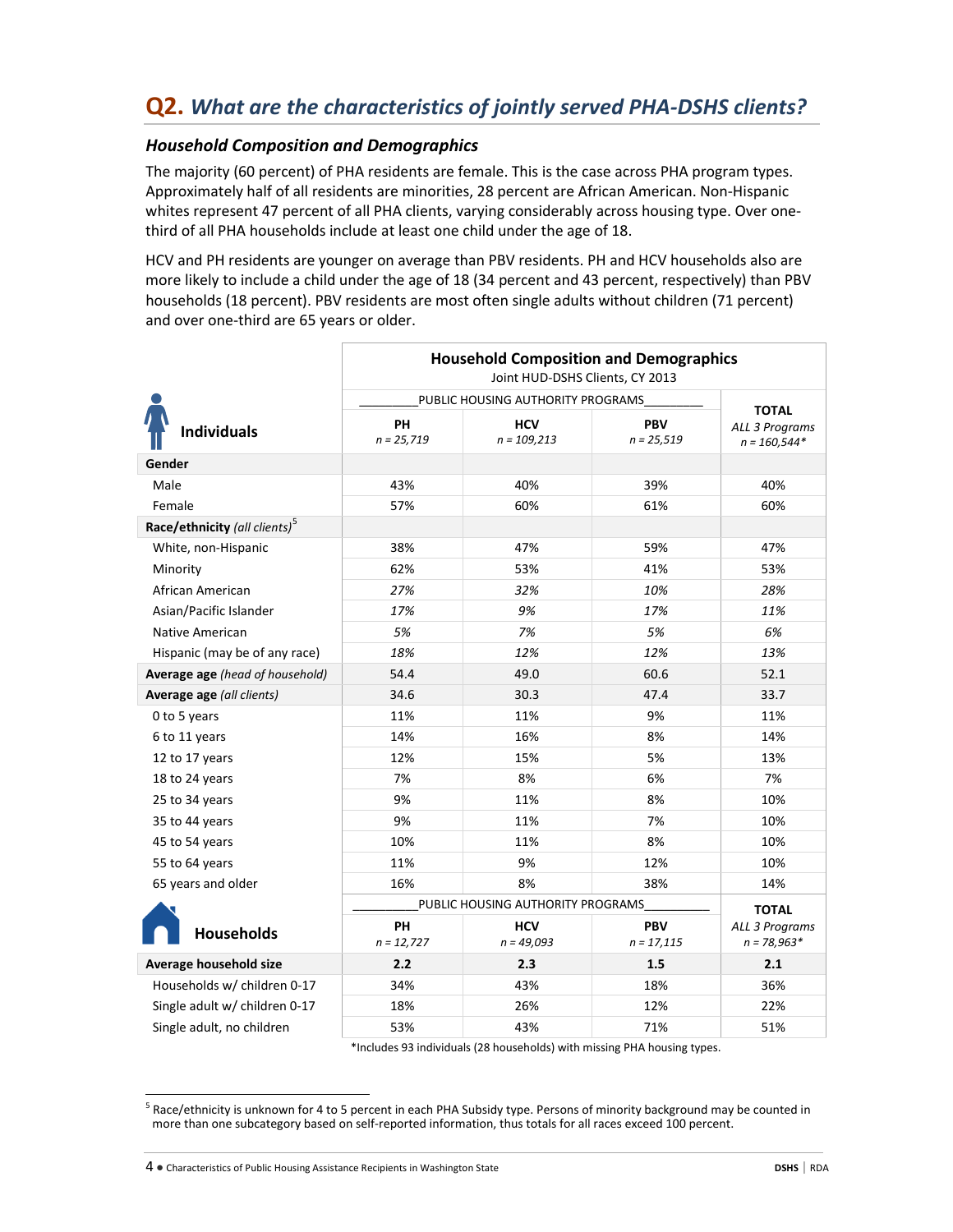# *Overview of CY 2013 Social Service Use for Individuals with PHA Assistance*

Overall, medical coverage and the Basic Food program were the most common DSHS services used by PHA clients.<sup>[6](#page-4-0)</sup> This was particularly true among children: nearly all PHA-assisted children received medical coverage in 2013, and 95 percent received at least one month of food assistance. Among adults, Basic Food program participation and medical coverage were followed by disability-related medical coverage, mental health services and aging and adult services.

### **Social Service Use in 2013**[7](#page-4-1)

### *Adult Housing Assistance Clients Ages 18 and Over with . . .*





### *Child Housing Assistance Clients Ages 0 to 17 with . . .*

*TOTAL = 60,760* 



<span id="page-4-0"></span><sup>-&</sup>lt;br>6  $6$  Note these observations precede the 2014 Medicaid expansion.

<span id="page-4-1"></span>The total PHA-DSHS clients for these charts equals 160,509 which excludes 35 people for whom age was unknown.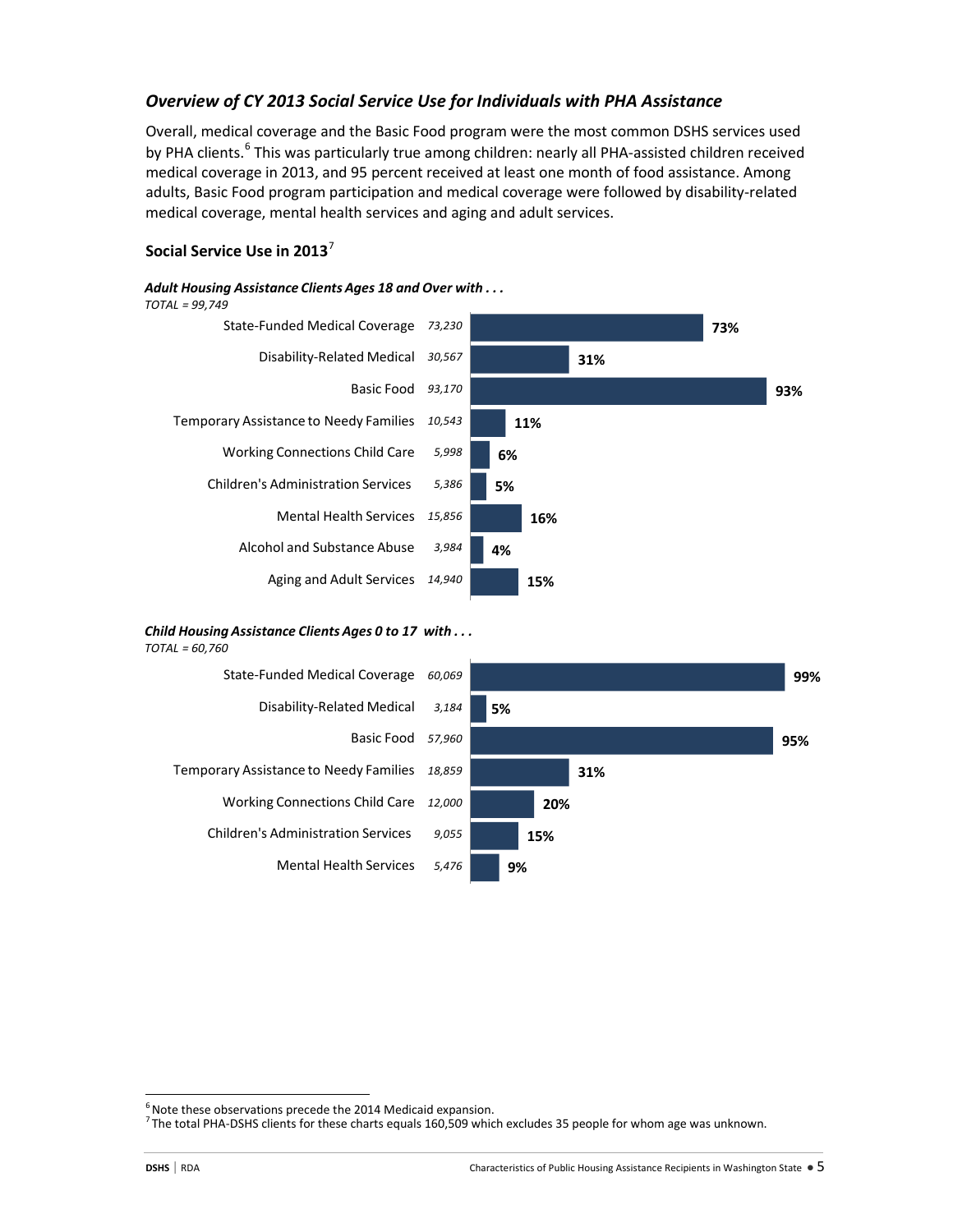# **Economic Assistance**

### *Nearly all PHA clients received food support*

Participation in the federally-funded Basic Food program, formerly known as Food Stamps, was high across the three types of housing assistance, for both adults and children. Over 90 percent of all clients received food assistance for at least one month during CY 2013. Due to missing values, in the following series of graphs, the total for all programs is greater than the sum of the housing types.



**DSHS Basic Food Program Participation by PHA Program** PHA – DSHS CLIENTS, CY 2013

# *Almost one-third of PHA-assisted children received TANF*

The Temporary Assistance for Needy Families (TANF) program provides cash assistance to lowincome families with children. On average, 31 percent of all children and 11 percent of adult residents of PHAs received at least one month of TANF assistance in 2013.

### **DSHS TANF Participation by PHA Program**



**HCV** = Housing Choice Vouchers **PH** = Public Housing **PBV** = Project-Based Vouchers

### *One-quarter of children received child care assistance*

DSHS' Working Connections Child Care (WCCC) program helps low-income families pay for child care while working or meeting TANF WorkFirst participation requirements. Approximately 6 percent of all adults and 20 percent of children received child care subsidies in 2013.

### **DSHS Working Connections Child Care Subsidy Receipt by PHA Program**

PHA – DSHS CLIENTS, CY 2013



**HCV** = Housing Choice Vouchers **PH** = Public Housing **PBV** = Project-Based Vouchers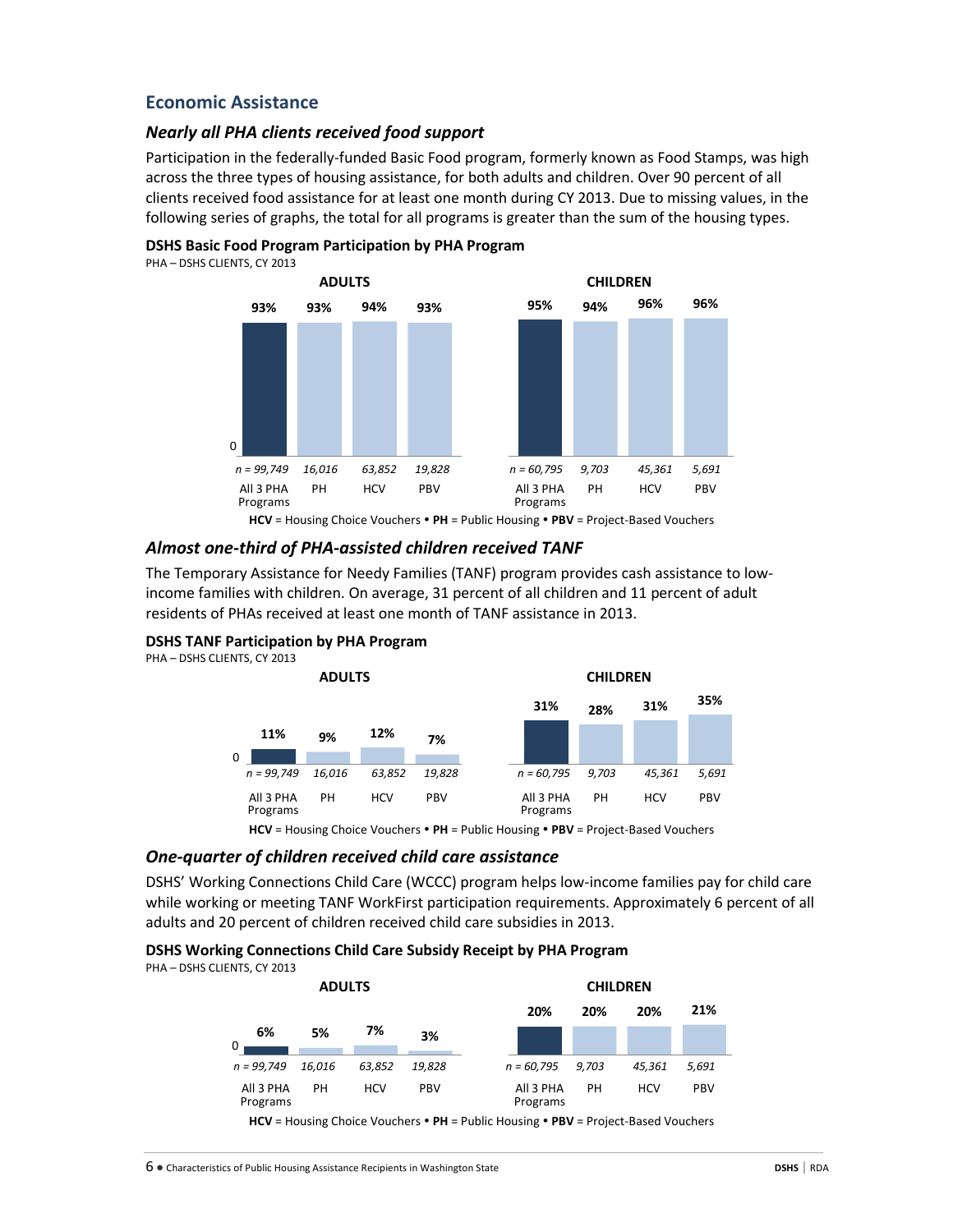# **Child Welfare**

# *Children's Administration serves 15 percent of PHA-assisted children*

DSHS' Children's Administration (CA) provides a range of services to support children and families. These include investigating allegations of child abuse or neglect, services for parents and children that are separated or at risk of separation, and services to help at-risk families. The measure of child welfare system involvement captures receipt of any CA service. Five percent of PHA adults and 15 percent of PHA children were involved with the child welfare system in 2013.

### **DSHS Children's Administration Involvement by PHA Program**

PHA – DSHS CLIENTS, CY 2013

|                       | <b>ADULTS</b> |            |            |                       |       | <b>CHILDREN</b> |            |
|-----------------------|---------------|------------|------------|-----------------------|-------|-----------------|------------|
| 5%                    | 4%            | 7%         | 3%         | 15%                   | 11%   | 16%             | 13%        |
| $n = 99.749$          | 16.016        | 63.852     | 19.828     | $n = 60,795$          | 9.703 | 45.361          | 5,691      |
| All 3 PHA<br>Programs | PH            | <b>HCV</b> | <b>PBV</b> | All 3 PHA<br>Programs | PH    | <b>HCV</b>      | <b>PBV</b> |

**HCV** = Housing Choice Vouchers **PH** = Public Housing **PBV** = Project-Based Vouchers

# **Medical Coverage**

### *Nearly all children and most adults had publicly funded medical coverage*

DSHS provides medical coverage, primarily through the Medicaid program, to individuals who meet income eligibility requirements or have a disabling condition. Disability-related coverage is a subset of medical coverage for specific mental or physical health disabilities, and is provided to individuals (mainly adults) who receive Supplemental Security Income (SSI). Nearly all PHA-assisted children and three-quarters of adults received medical coverage in 2013; about one-third of adults received disability-related coverage.

### **State Medical Coverage and Disability-Related Coverage by PHA Program**

PHA – DSHS CLIENTS, CY 2013



**Disability-related Medical Coverage for Adults by PHA Program**

PHA – DSHS CLIENTS, CY 2013

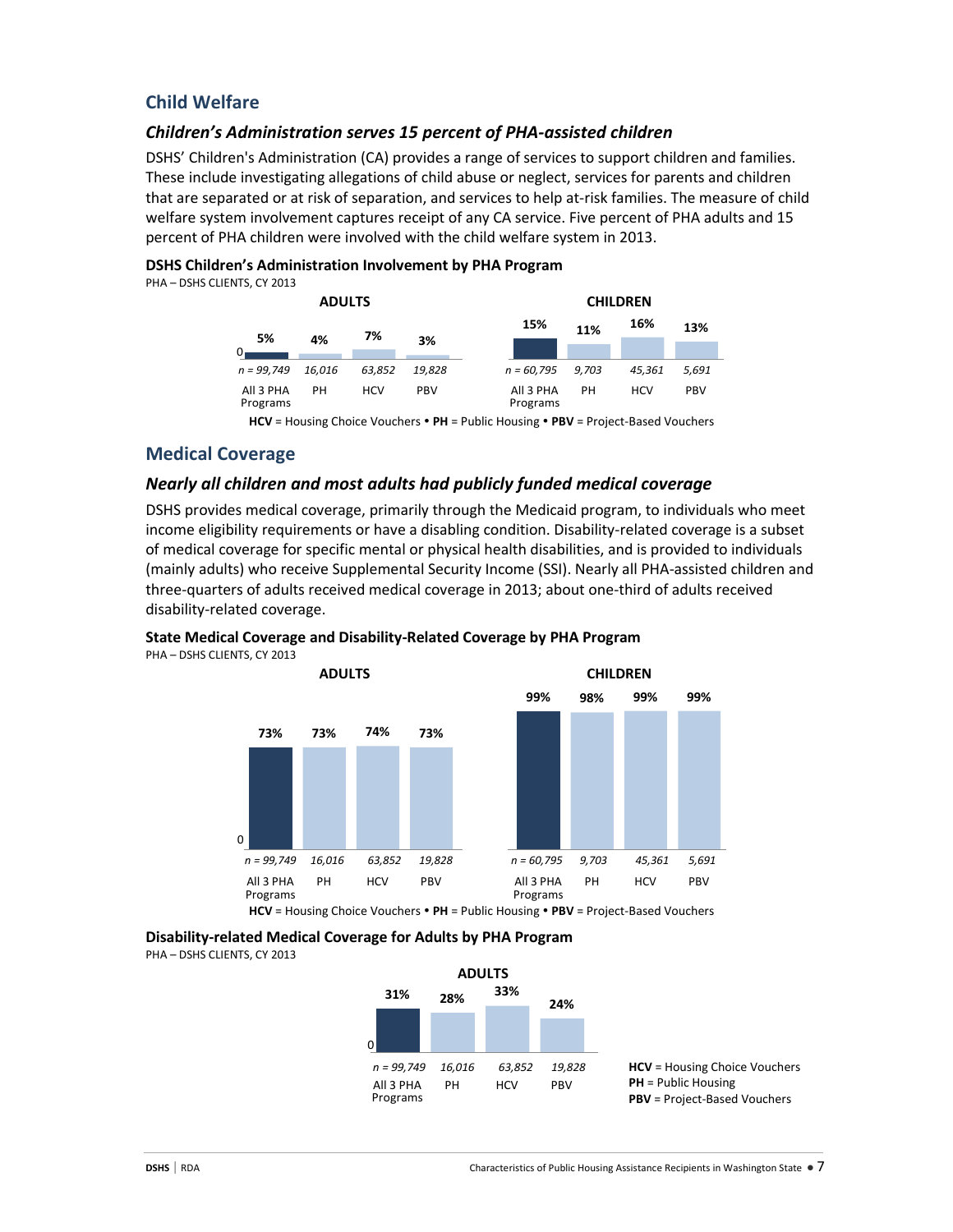# **Behavioral Health**

### *Mental Health Services were accessed by 16 percent of adults*

DSHS provides alcohol and other drug-related (AOD) prevention, intervention and treatment (i.e., assessments, detoxification and residential/outpatient treatment) through the Division of Behavioral Health and Recovery (DBHR). DBHR and the Behavioral Health and Service Integration Administration (BHSIA) also oversee mental health services provided through state or community-based mental hospitals and by local community mental health agencies.

Use of AOD treatment services by adults was relatively low across PHAs in Washington State (4 percent). A very small number (under 2 percent, not shown) of adolescents received these services. Use of mental health services was higher: 16 percent of all PHA adult clients and 9 percent of all children received mental health services in 2013.

### **DSHS Alcohol and Substance Abuse Service Receipt by PHA Program**

PHA – DSHS CLIENTS, CY 2013

| 4%<br>0               | 3%     | 5%     | 3%         |
|-----------------------|--------|--------|------------|
| $n = 99.749$          | 16,016 | 63,852 | 19,828     |
| All 3 PHA<br>Programs | PН     | HCV    | <b>PBV</b> |

**HCV** = Housing Choice Vouchers **PH** = Public Housing **PBV** = Project-Based Vouchers

### **DSHS Mental Health Service Receipt by PHA Program**

PHA – DSHS CLIENTS, CY 2013

|                       | <b>ADULTS</b> |            |            |                       |       | <b>CHILDREN</b> |       |
|-----------------------|---------------|------------|------------|-----------------------|-------|-----------------|-------|
| 16%                   | 15%           | 17%        | 14%        | 9%                    | 7%    | 10%             | 6%    |
| $\Omega$              |               |            |            |                       |       |                 |       |
| $n = 99.749$          | 16.016        | 63.852     | 19.828     | $n = 60,795$          | 9.703 | 45.361          | 5,691 |
| All 3 PHA<br>Programs | PН            | <b>HCV</b> | <b>PBV</b> | All 3 PHA<br>Programs | PH    | <b>HCV</b>      | PBV   |

**HCV** = Housing Choice Vouchers **PH** = Public Housing **PBV** = Project-Based Vouchers

# **Employment**

### *One in four PHA clients reported earnings in 2013*

Employment and wage data are available from the Employment Security Department's Unemployment Insurance wage database. The percentages below represent the share of PHA-DSHS working age adults (18-64 years) who had any earnings reported in the Unemployment Insurance data for 2013. Overall, 26 percent of all PHA-DSHS clients had earnings in 2013. Among PHA residents with reported employment, average annual earnings were quite low (\$10,651). Employment rates and wages were lower for adults receiving PBV assistance. Earnings are for individual wage earners and do not reflect total household income from all sources.

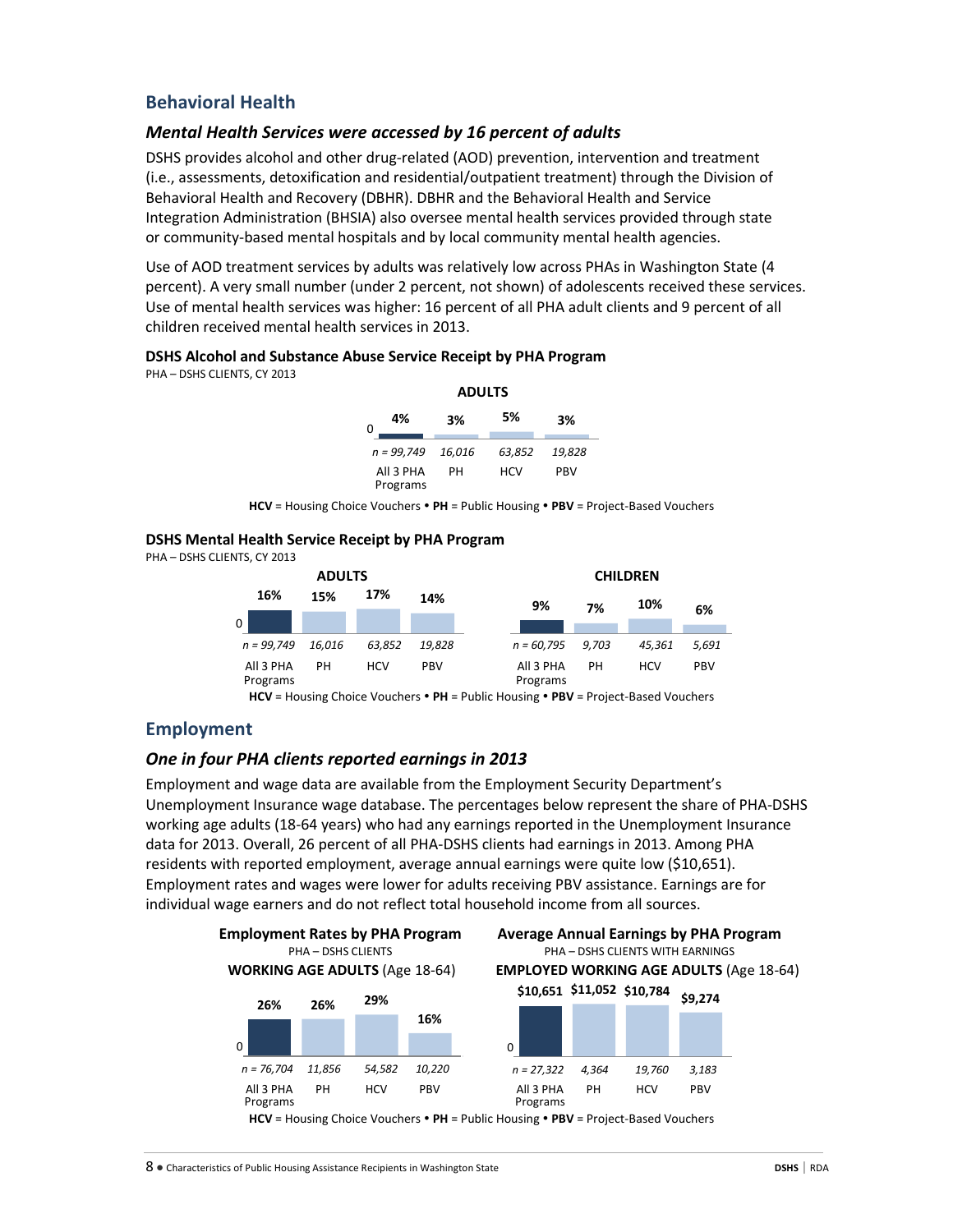# **Q3.** *To what extent do PHA clients differ from other DSHS clients?*

To understand the extent to which DSHS clients who get PHA assistance differ from those who do not, we selected DSHS clients who received any DSHS service in 2013 but did not live in PHA housing at any point in the year.<sup>[8](#page-8-0)</sup> A total of 1,243,927 clients are in the group identified as DSHS clients without PHA assistance, which we compare to 160,544 DSHS clients with PHA assistance.<sup>[9](#page-8-1)</sup> We found a number of differences between the two groups. DSHS clients with PHA housing had higher service use rates, worse mental and physical health, and lower employment rates in 2013 than DSHS clients without PHA housing assistance.

# **Demographics**

# *PHA clients are older and more likely African American*

On average, PHA clients are older compared to DSHS clients in Washington State as a whole. PHA clients are also slightly more likely to be female, though among adults the gender balance appears consistent across those with and without PHA assistance.



PHA clients are more likely to be African American, slightly more likely to be Asian or Pacific Islander, and are less likely to be white or Hispanic. Forty-five percent of all PHA-DSHS clients are members of a minority group, and 27 percent identify as African American (compared to 8 percent of Washington State DSHS clients).

# **Race/Ethnicity**

DSHS Clients in 2013, by assisted housing status and race



<span id="page-8-1"></span><span id="page-8-0"></span><sup>-&</sup>lt;br>8  $8$ The sample of DSHS clients was also restricted to those who received publicly funded medical coverage in 2012 or 2013.  $9$  Note these observations precede the 2014 Medicaid expansion.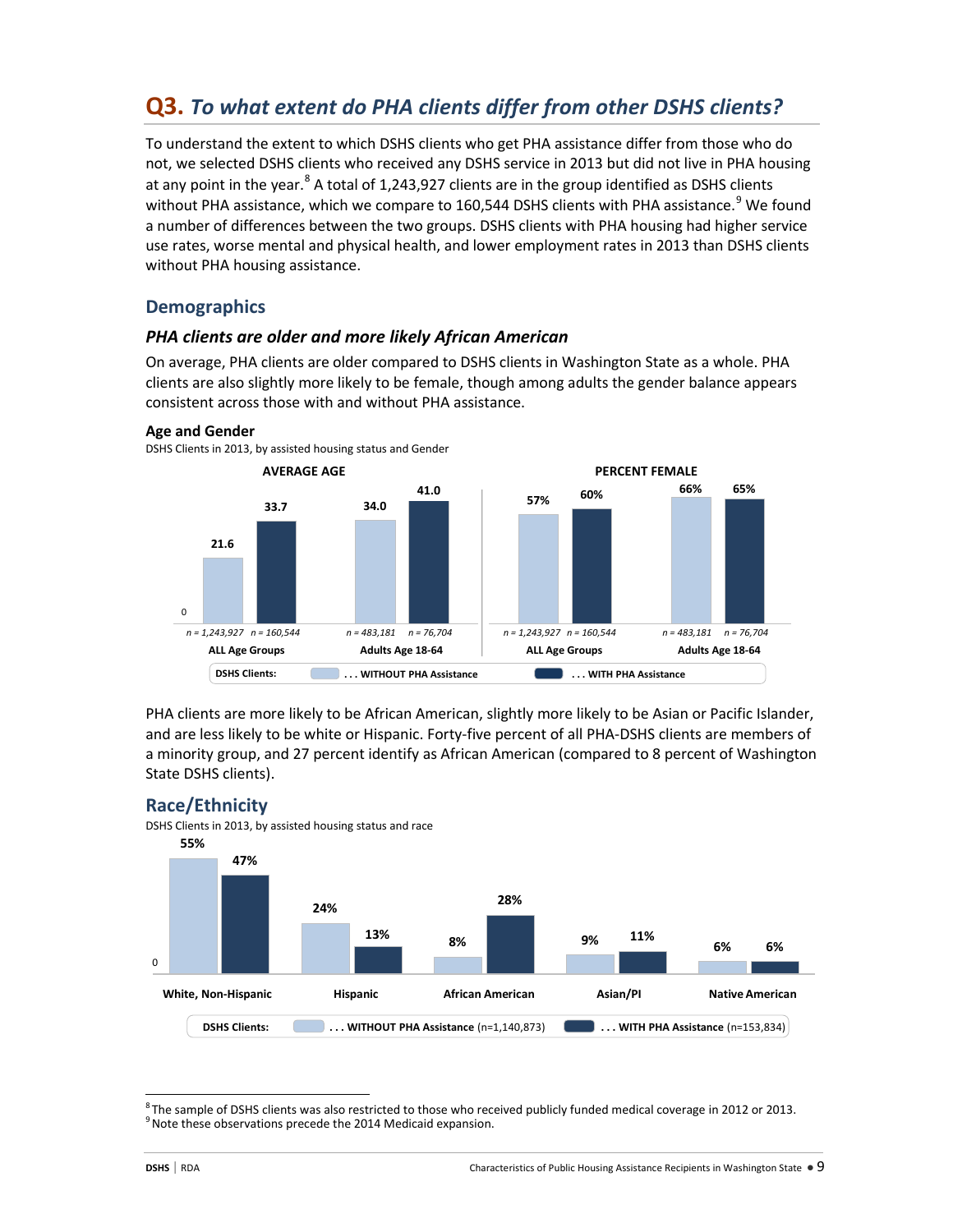# **Economic Assistance**

### *PHA clients were more likely to have received TANF and Basic Food*

Across all age groups, PHA clients were more likely than the comparison group to have received both TANF assistance and Basic Food. However, differences in TANF receipt were much more pronounced among children compared to adults or seniors. Nearly one-third of all PHA children received TANF in 2013, almost double the percent of DSHS children without PHA assistance (31 percent versus 16 percent).

### **TANF Assistance**

DSHS Clients with TANF in 2013, by assisted housing status and age group



Basic Food was provided to a particularly high proportion of the PHA-assisted clients: 94 percent of these clients received Basic Food for at least one month in 2013 compared to 69 percent of DSHS clients without PHA housing. These differences may reflect the lower-income population served by the PHAs and the possibility that PHA-assisted households may be more likely to apply for services for which they are eligible.



# **Basic Food Program**

DSHS Clients with Basic Food in 2013, by assisted housing status and age group

# **Child Welfare**

### *Use of Children's Administration services varied by PHA assistance and age*

A higher percentage of children living in PHA housing in 2013 received services from the DSHS Children's Administration (CA) during the year compared to DSHS children who did not have PHA housing assistance: 15 percent versus 10 percent. Among adults, 7 percent of PHA assisted clients received Children's Administration services, compared to 6 percent of clients without PHA assistance.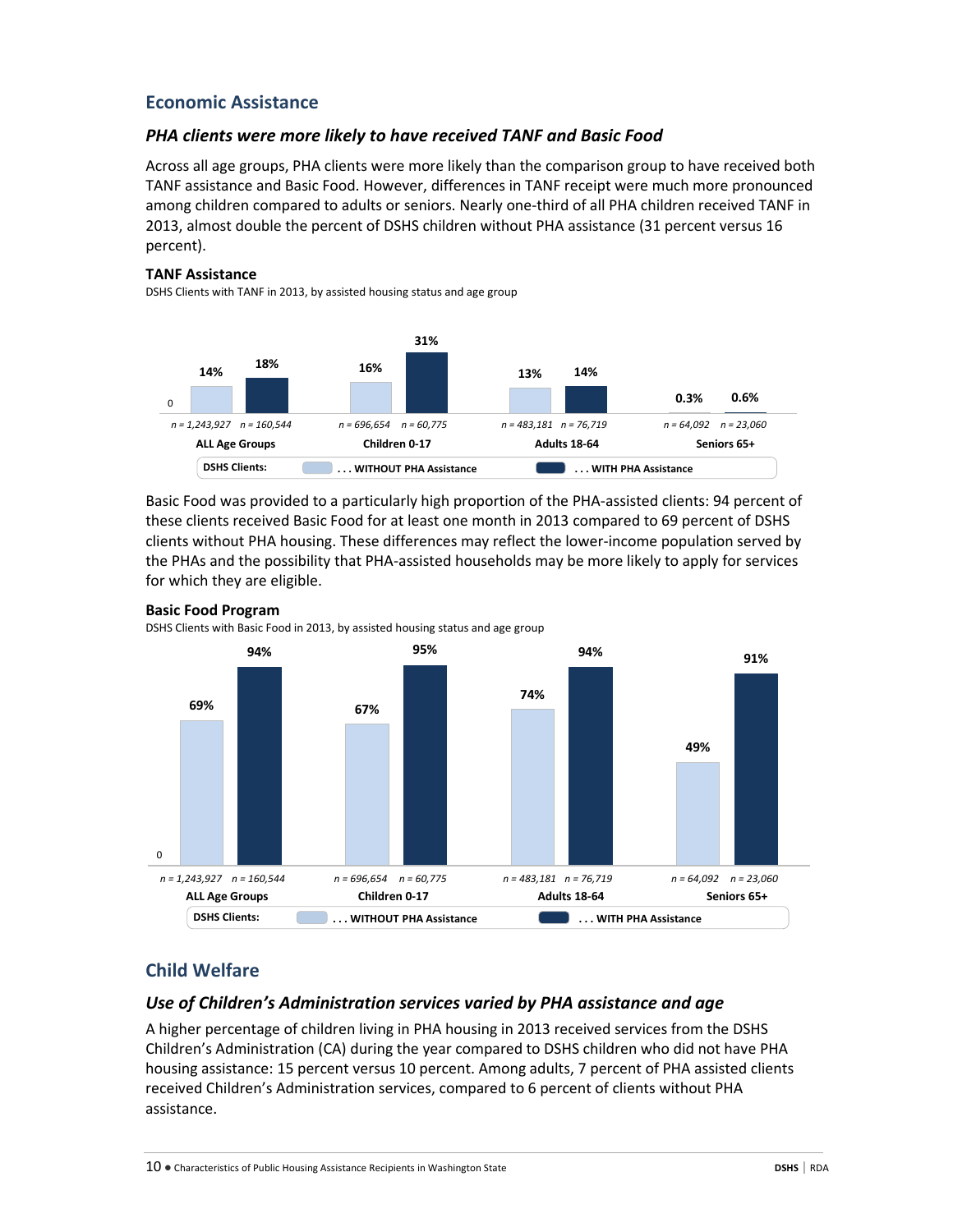### **Children's Administration Services**

DSHS Clients with Children's Administration Services in 2013, by assisted housing status age group



# **Physical Health**

### *PHA-assisted adults have more chronic illness and were treated for more injuries*[10](#page-10-0)

To understand clients' physical health, DSHS calculates a chronic disease risk score based on health service diagnoses and pharmacy claims information (Gilmer, 2001; Kronick *et al*., 2000). The score is based on the average for individuals that meet Social Security Insurance (SSI) disability criteria. Scores that are above the average indicate a higher risk for chronic illnesses. Among adults ages 18 to 64, the PHA-assisted clients were significantly more likely to have risk scores at or above the average for Washington State SSI recipients. The chronic disease indicator, however, only differed slightly according to housing assistance status for children or seniors.

#### **Chronic Illness**

DSHS Clients in 2013 with above-average chronic disease risk, by assisted housing status and age group\*



\*Chronic illness indicator is normed upon disabled adults and children on Supplemental Security Income (Kronick *et al*., 2000).

PHA recipients in all age groups were more likely to have been treated for an injury than clients without PHA assistance. The difference was largest among adults: 26 percent of PHA-assisted adults were treated for an injury compared to about 18 percent of adults who did not get PHA assistance. In some cases, treatment for injuries may be an indicator of other risk factors in the home, such as child abuse or neglect, domestic violence or substance abuse problems. The higher incidence of chronic illness found among adults may also place some PHA clients at higher risk for injuries. It should be noted that this is a descriptive study only, and no causal influences should be inferred.

#### **Injuries**

DSHS Clients treated for an injury in 2013, by assisted housing status and age group



<span id="page-10-0"></span> $10$  These percentages are based on clients who had at least one month of publicly funded medical coverage in CY 2013.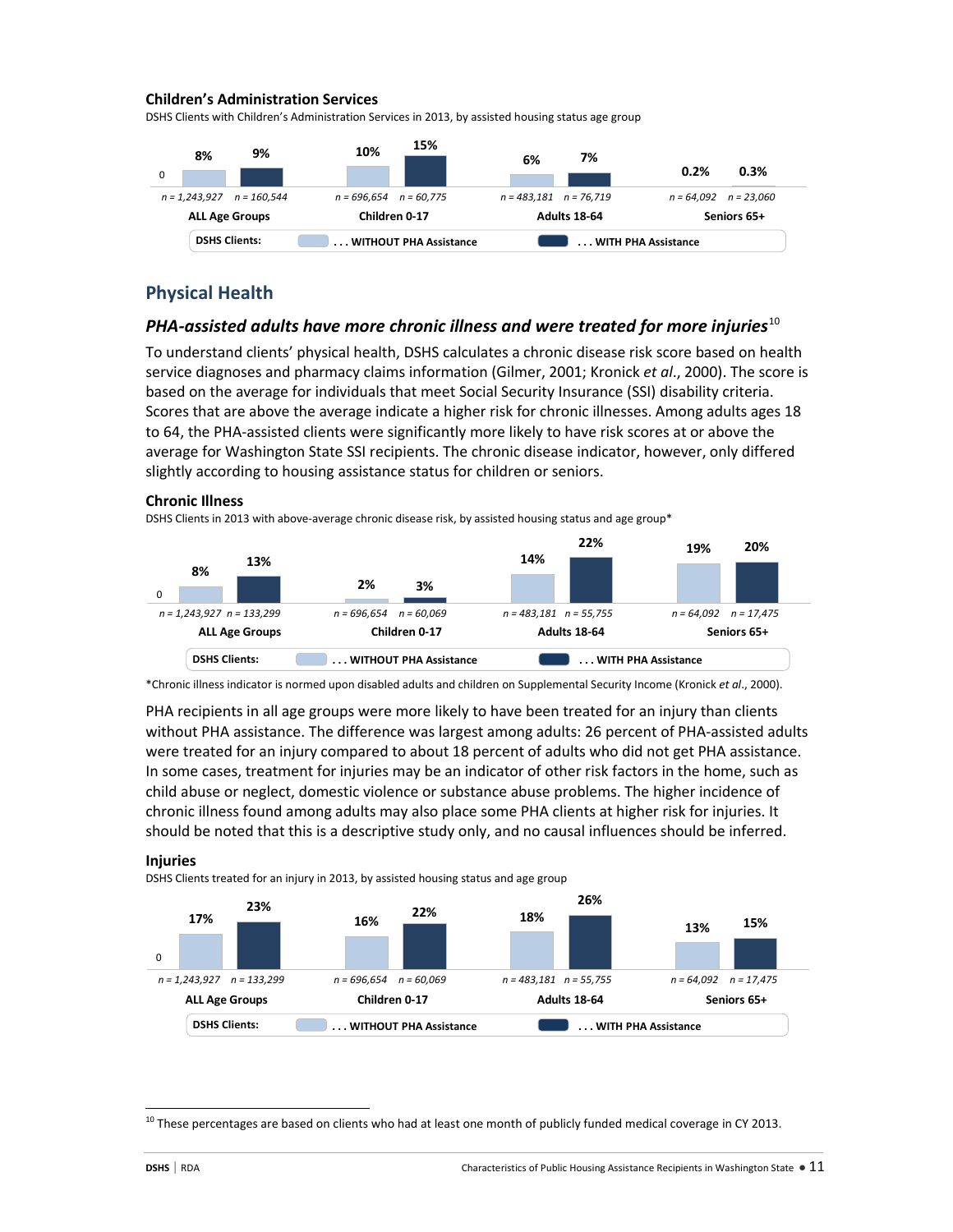# **Behavioral Health**

**Mental Health Diagnosis or Services**

# PHA clients have higher rates of mental illness<sup>10</sup>

To measure mental illness we draw data from multiple data sources contained in the Integrated Client Database over a 24-month period. Specifically, individuals are considered to have a mental illness if any of the following were indicated in any month of 2012 or 2013:

- 1. A diagnosis of psychosis or bipolar/mania, depression, anxiety, adjustment disorder, ADHD or conduct or impulse disorder,
- 2. Receipt of antipsychotic, anti-mania/bipolar, antidepressant, anti-anxiety or ADHD medications,
- 3. Receipt of mental health services through DSHS' Behavioral Health and Services Integration Administration, and/or
- 4. Behavioral rehabilitation services provided through DSHS' Children's Administration.

Compared to DSHS clients without housing assistance, the PHA clients are significantly more likely to have an indication of mental illness. Nearly 60 percent of PHA assisted adults received a mental health diagnosis or service during 2013, as compared to 38 percent of DSHS clients without housing assistance. Housing assisted adults were also much more likely to receive depression or bipolar/mania diagnosis or treatment. Seniors with housing assistance were slightly more likely to receive treatment for any mental illness as compared those without housing assistance. PHA children were also more likely to receive mental health services.

# DSHS Clients treated for any mental illness in 2012 or 2013, by assisted housing status and age group **25% 14% 38% 40% 41% 21% 59% 43%** 0 **ALL Age Groups Children 0-17 Adults 18-64 Seniors 65+** *n = 1,243,927 n = 133,299 n = 696,654 n = 60,069 n = 483,181 n = 55,755 n = 64,092 n = 17,475* **DSHS Clients: . . . WITHOUT PHA Assistance . . . WITH PHA Assistance**

### **Depression**

DSHS Clients with depression diagnosis or treatment in 2012 or 2013, by assisted housing status and age group

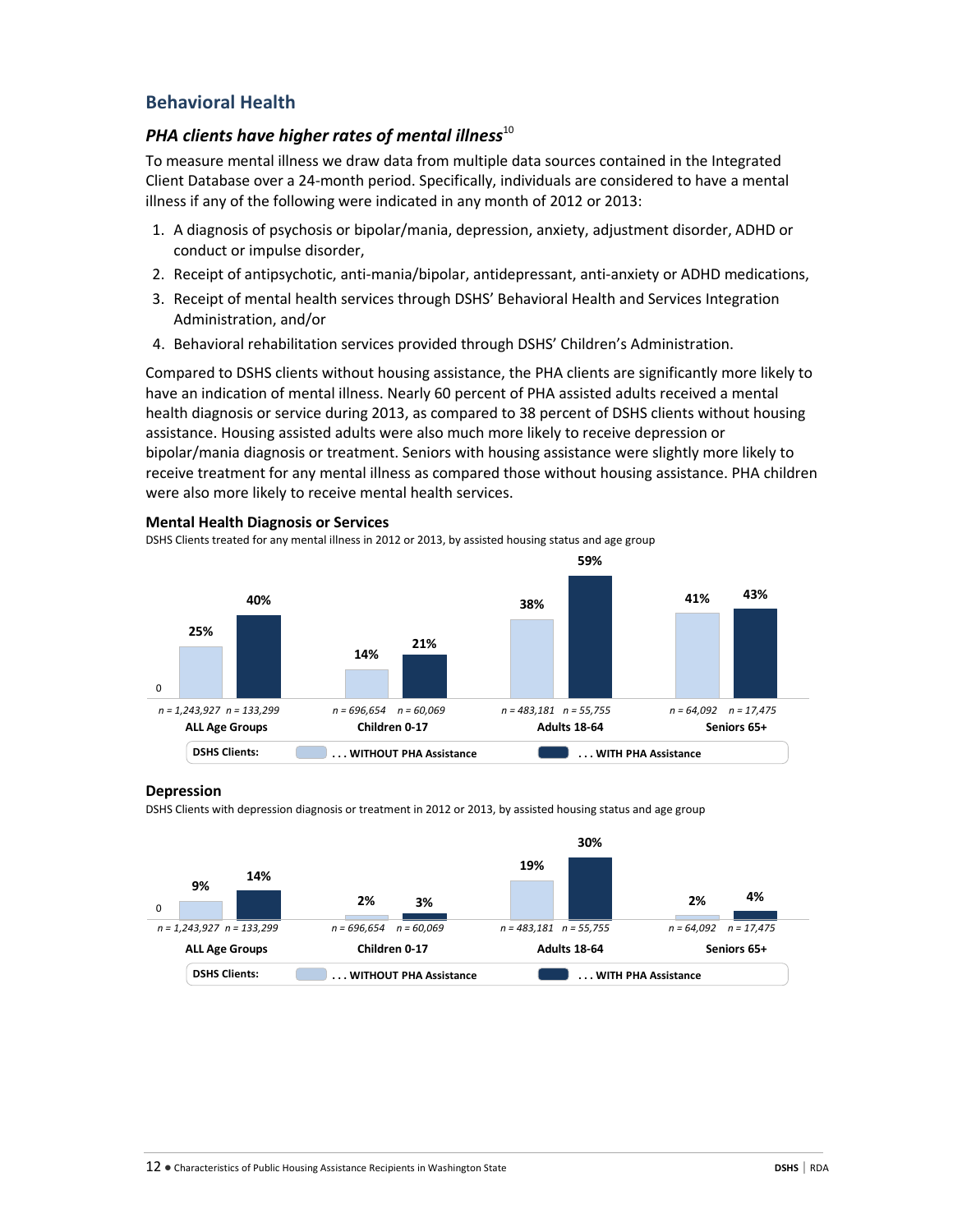### **Psychosis or Bipolar/Mania**

DSHS Clients with psychosis/bipolar diagnosis or treatment in 2012 or 2013, by assisted housing status and age group

|                               |                            | 11%                        |                           |  |
|-------------------------------|----------------------------|----------------------------|---------------------------|--|
| 5%<br>3%<br>0                 | 0.8%<br>0.9%               | 6%                         | 1.0%<br>0.7%              |  |
| $n = 1,243,927$ $n = 133,299$ | $n = 696,654$ $n = 60,069$ | $n = 483.181$ $n = 55.755$ | $n = 64,092$ $n = 17,475$ |  |
| <b>ALL Age Groups</b>         | Children 0-17              | <b>Adults 18-64</b>        | Seniors 65+               |  |
| <b>DSHS Clients:</b>          | WITHOUT PHA Assistance     |                            | WITH PHA Assistance       |  |

We consider an individual to have a probable alcohol or other drug (AOD) problem if any of the following were present in 2012 or 2013: an AOD-related medical diagnosis or pharmacy claim, receipt of AOD treatment and/or detoxification services, or a drug- or alcohol-related arrest. PHA clients were slightly more likely to have an indication of substance abuse compared to DSHS clients without PHA housing assistance (8 percent versus 7 percent). However, among working-age adults the pattern does not hold. Instead, PHA adults and non-PHA adults have similar indications of substance abuse.

### **Substance Abuse**

DSHS Clients with indicator of substance abuse in 2013, by assisted housing status and age group



### **Employment**

### *PHA clients were less likely to work, and had lower earnings*

Employment rates and average annual earnings were much lower for the PHA-assisted working age adults (18-64 years) compared to DSHS clients without assisted housing. Among the working age clients *without* housing assistance, 44 percent worked at some point during 2013 compared to 34 percent of those with PHA-assisted housing. The lower employment rates may, in part, reflect the higher rates of disability or chronic mental and physical illness among the PHA clients.





Working-age (18-64) DSHS Clients in 2013 , by assisted housing status

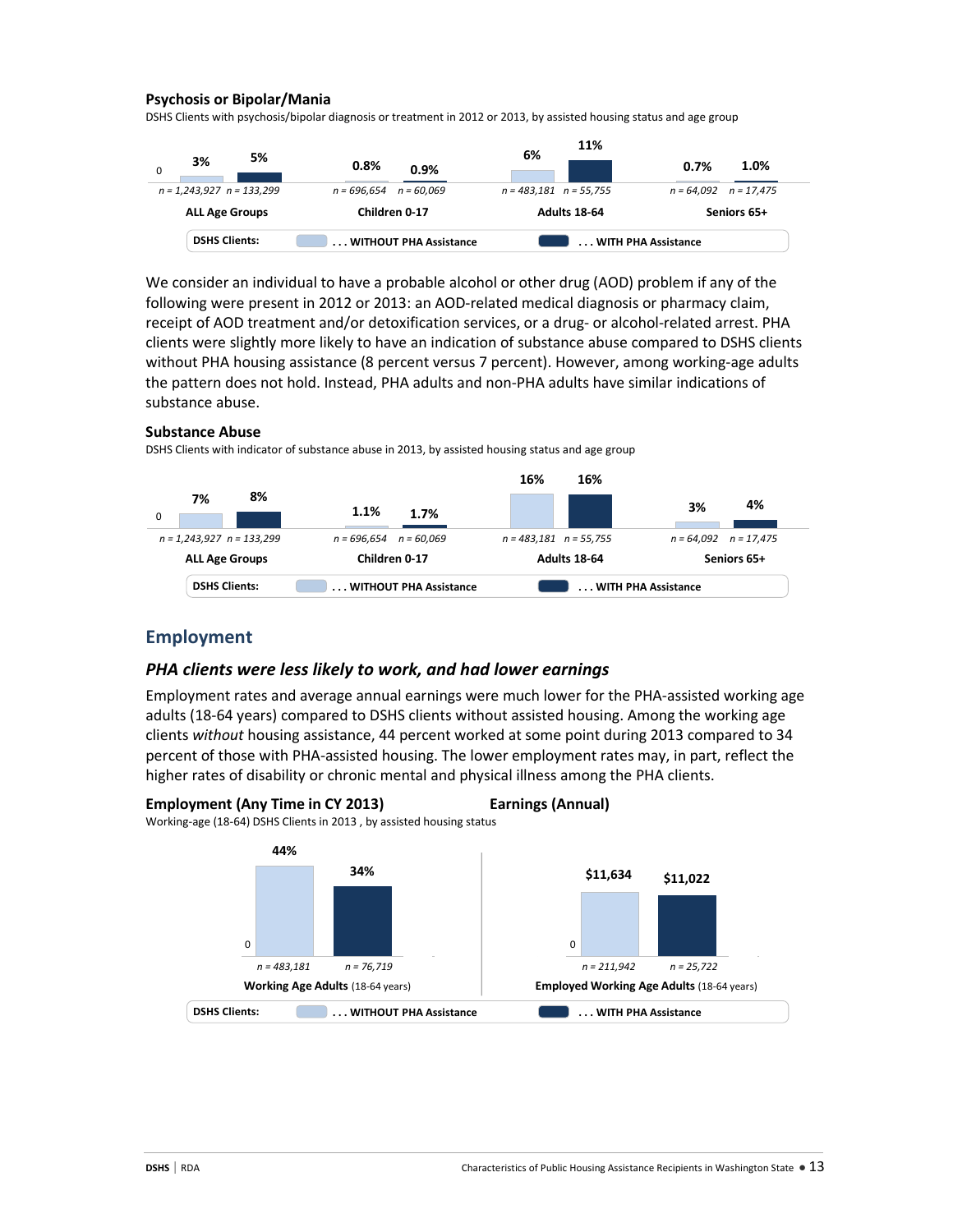# **Summary**

# *A foundation for future research*

Research about how housing may impact individual health and well-being has been limited by a lack of detailed data describing the experiences of subsidized housing residents. This report is the first to use statewide data on public housing recipients acquired through a recent data sharing agreement between DSHS and HUD. The analyses described in this report suggest that PHAs serve individuals and families in need of significant health, social service and economic support. Compared to DSHS clients in Washington State who did not live in PHA assisted housing, Washington State PHA clients appear to be in poorer physical and behavioral health, are more likely to use nutrition assistance and TANF, and are less likely to work.

These findings provide new insights into the population served by PHAs in Washington State. The findings do not, however, address the important question of how housing assistance impacts the lives of low-income people. Some of the differences between DSHS clients with and without PHA housing assistance described here could be attributed to improvements in the ability of individuals served by PHAs to access social and health services because of their housing stability or relationships with PHA case managers. Alternatively, health problems or service use among PHA clients could have been even more pronounced absent the stability and access to services that assisted housing provides.

Future analyses and reports will build off the work presented in this report and use closely matched comparison groups to further investigate the potential impact of housing assistance on such outcomes as educational achievement, child welfare system involvement, employment or health.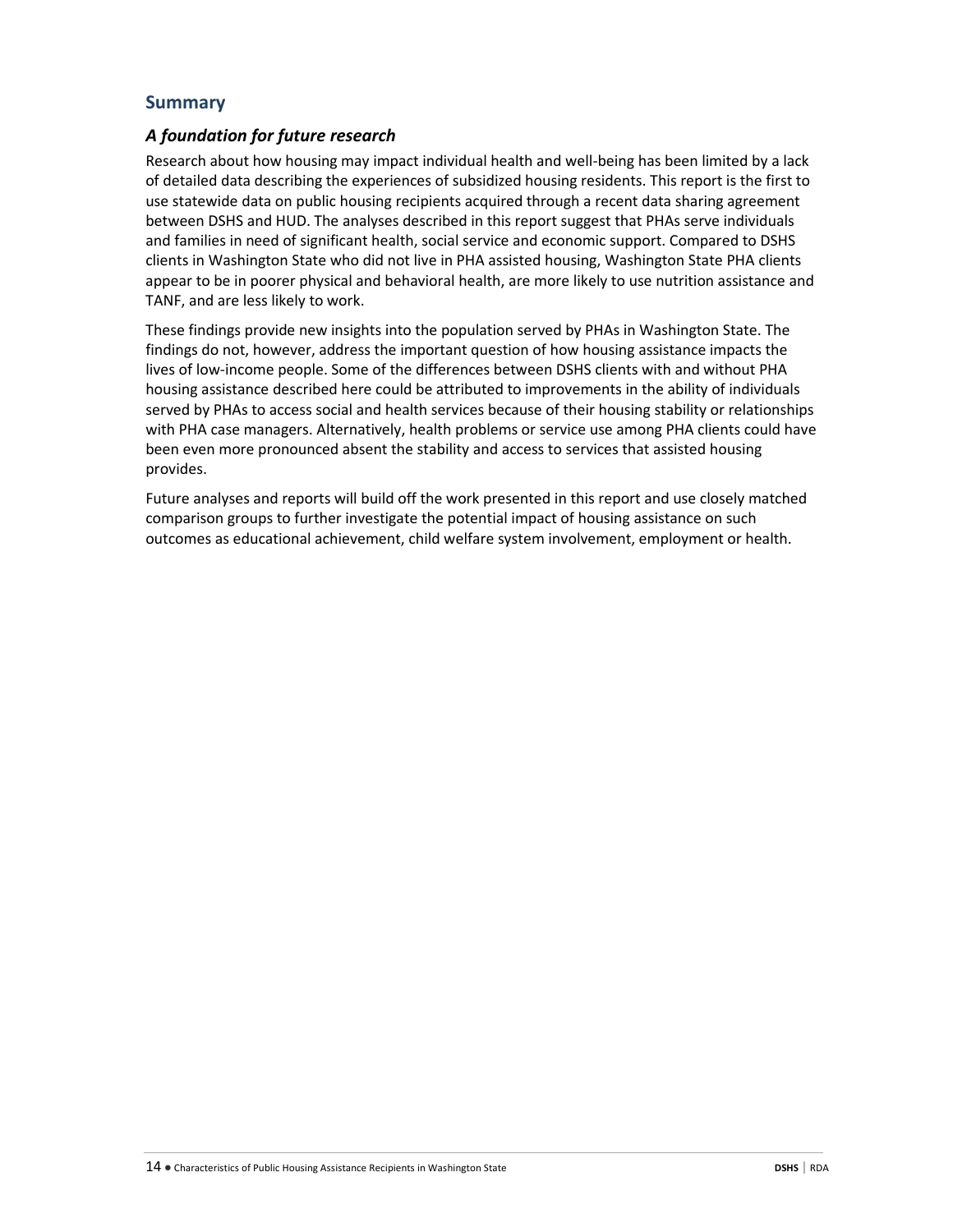### **APPENDIX: Supporting Tables**

**Demographics, Geography, and Selected Indicators of Risk and Service Use by Age Group**

| <b>ALL AGES</b>                                                 | <b>DSHS CLIENTS</b><br><b>ALL AGES</b> |          | <b>PHA-DSHS</b><br><b>Shared Clients</b><br><b>ALL AGES</b> |          |
|-----------------------------------------------------------------|----------------------------------------|----------|-------------------------------------------------------------|----------|
|                                                                 | NUMBER                                 | PERCENT  | <b>NUMBER</b>                                               | PERCENT  |
| Age (mean)                                                      | 1,243,927                              | 21.6     | 160,544                                                     | 33.7     |
| <b>GENDER</b>                                                   |                                        |          |                                                             |          |
| Female                                                          | 703,085                                | 57%      | 95,685                                                      | 60%      |
| Male                                                            | 540,842                                | 43%      | 64,860                                                      | 40%      |
| RACE/ETHNICITY                                                  |                                        |          |                                                             |          |
| <b>Missing Race</b>                                             | 103,054                                | 8%       | 6,675                                                       | 4%       |
| White Only                                                      | 631,118                                | 51%      | 72,358                                                      | 45%      |
| Any minority                                                    | 509,755                                | 41%      | 81,476                                                      | 51%      |
| Hispanic                                                        | 275,072                                | 22%      | 19,816                                                      | 12%      |
| African American                                                | 96,025                                 | 8%       | 42,701                                                      | 27%      |
| Asian/Pacific Islander                                          | 105,451                                | 8%       | 17,641                                                      | 11%      |
| Native American                                                 | 73,583                                 | 6%       | 9,923                                                       | 6%       |
| <b>GEOGRAPHIC LOCATION</b>                                      |                                        |          |                                                             |          |
| Rural                                                           | 170,750                                | 14%      | 11,751                                                      | 7%       |
| Urban - Low Density                                             | 280,936                                | 23%      | 23,520                                                      | 15%      |
| Urban - Medium Density                                          | 382,866                                | 31%      | 47,172                                                      | 29%      |
| Urban - High Density                                            | 409,341                                | 33%      | 77,998                                                      | 49%      |
| SOCIAL SERVICE UTILIZATION                                      |                                        |          |                                                             |          |
| <b>Basic Food</b>                                               | 853,659                                | 69%      | 151,130                                                     | 94%      |
| Temporary Assistance for Needy Families                         | 175,034                                | 14%      | 29,402                                                      | 18%      |
| Children's Administration Involvement                           | 96,384                                 | 8%       | 14,441                                                      | 9%       |
| MEDICAL/BEHAVIORAL HEALTH11                                     |                                        |          |                                                             |          |
| Medicaid Eligibility (mean months)                              | 1,243,927                              | 9.6      | 133,299                                                     | 11.1     |
| Need for Alcohol or Other Drug Treatment                        | 88,937                                 | 7%       | 10,707                                                      | 8%       |
| Psychosis or Bipolar/Mania Diagnosis                            | 36,862                                 | 3%       | 6,609                                                       | 5%       |
| Diagnosis of Depression                                         | 107,286                                | 9%       | 18,861                                                      | 14%      |
| Medical Encounter to Treat an Injury                            | 206,055                                | 17%      | 30,522                                                      | 23%      |
| Chronic disease risk score at or above average<br>SSI recipient | 93,855                                 | 8%       | 17,528                                                      | 13%      |
| Any Mental Illness                                              | 306,326                                | 25%      | 52,912                                                      | 40%      |
| <b>EMPLOYMENT AND EARNINGS</b>                                  |                                        |          |                                                             |          |
| Employment (age 18 and over)                                    | 224,734                                | 37%      | 27,322                                                      | 26%      |
| Earnings (annual, age 18 and over)                              | 224,734                                | \$11,174 | 27,322                                                      | \$10,651 |
| <b>TOTAL</b>                                                    | 1,243,927                              | 100%     | 160,544                                                     | 100%     |

<span id="page-14-0"></span> $11$  All medical and behavioral health measures are restricted to clients who had at least one month of medical coverage in CY 2013.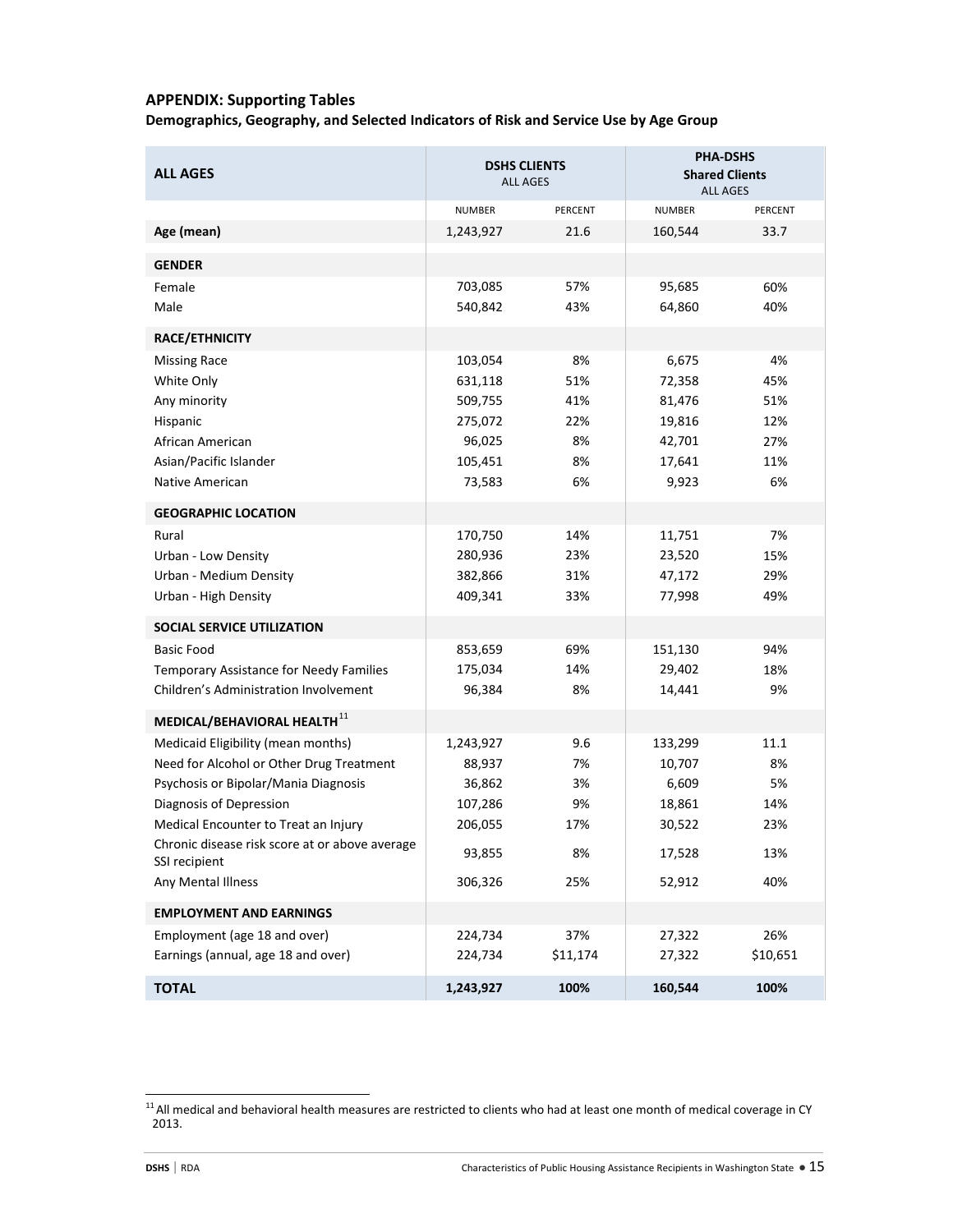| <b>CHILDREN</b>                                                 | <b>DSHS CLIENTS</b><br>AGE 0-17 |         | <b>PHA-DSHS</b><br><b>Shared Clients</b><br>AGE 0-17 |         |
|-----------------------------------------------------------------|---------------------------------|---------|------------------------------------------------------|---------|
|                                                                 | <b>NUMBER</b>                   | PERCENT | <b>NUMBER</b>                                        | PERCENT |
| Age (mean)                                                      | 696,654                         | 7.8     | 60,775                                               | 8.9     |
| <b>GENDER</b>                                                   |                                 |         |                                                      |         |
| Female                                                          | 340,611                         | 49%     | 29,955                                               | 49%     |
| Male                                                            | 356,043                         | 51%     | 30,821                                               | 51%     |
| RACE/ETHNICITY <sup>12</sup>                                    |                                 |         |                                                      |         |
| <b>Missing Race</b>                                             | 81,083                          | 12%     | 4,284                                                | 7%      |
| White Only                                                      | 294,078                         | 42%     | 19,576                                               | 32%     |
| Any Minority                                                    | 321,493                         | 46%     | 36,900                                               | 61%     |
| Hispanic                                                        | 201,995                         | 29%     | 11,246                                               | 19%     |
| African American                                                | 51,831                          | 7%      | 21,076                                               | 35%     |
| Asian/Pacific Islander                                          | 55,717                          | 8%      | 5,396                                                | 9%      |
| Native American                                                 | 36,793                          | 5%      | 4,007                                                | 7%      |
| <b>GEOGRAPHIC LOCATION</b>                                      |                                 |         |                                                      |         |
| Rural                                                           | 95,431                          | 14%     | 4,370                                                | 7%      |
| Urban - Low Density                                             | 167,760                         | 24%     | 9,241                                                | 15%     |
| Urban - Medium Density                                          | 213,391                         | 31%     | 17,757                                               | 29%     |
| Urban - High Density                                            | 220,051                         | 32%     | 29,388                                               | 48%     |
| <b>SOCIAL SERVICE UTILIZATION</b>                               |                                 |         |                                                      |         |
| <b>Basic Food</b>                                               | 464,875                         | 67%     | 57,960                                               | 95%     |
| Temporary Assistance for Needy Families                         | 109,760                         | 16%     | 18,859                                               | 31%     |
| Children's Administration Involvement                           | 67,221                          | 10%     | 9,055                                                | 15%     |
| MEDICAL/BEHAVIORAL HEALTH                                       |                                 |         |                                                      |         |
| Medicaid Eligibility (mean months)                              | 696,654                         | 10.2    | 60,069                                               | 11.6    |
| Need for Alcohol or Other Drug Treatment                        | 7,876                           | 1%      | 1,009                                                | 2%      |
| Psychosis or Bipolar/Mania Diagnosis                            | 5,266                           | 1%      | 563                                                  | 1%      |
| Diagnosis of Depression                                         | 14,292                          | 2%      | 1,725                                                | 3%      |
| Medical Encounter to Treat an Injury                            | 112,667                         | 16%     | 13,227                                               | 22%     |
| Chronic disease risk score at or above average<br>SSI recipient | 16,030                          | 2%      | 1,547                                                | 3%      |
| Any Mental Illness                                              | 96,489                          | 14%     | 12,786                                               | 21%     |
| <b>EMPLOYMENT AND EARNINGS</b>                                  |                                 |         |                                                      |         |
| Employment (age 16-17)                                          | 11,383                          | 18%     | 916                                                  | 15%     |
| Earnings (annual, age 16-17)                                    | 11,383                          | \$2,989 | 916                                                  | \$2,964 |
| <b>TOTAL</b>                                                    | 696,654                         | 100%    | 60,775                                               | 100%    |

<span id="page-15-0"></span><sup>12</sup> Individuals with known race were categorized into one of two mutually exclusive groups: White Only (Non-Hispanic) and 12 Individuals with known race were categorized into one of two mutually exclusive groups: White Only Any Minority. Individuals in the Any Minority group were further categorized as Hispanic, African American, Asian/Pacific Islander, and/or Native American and may appear in more than one of these four categories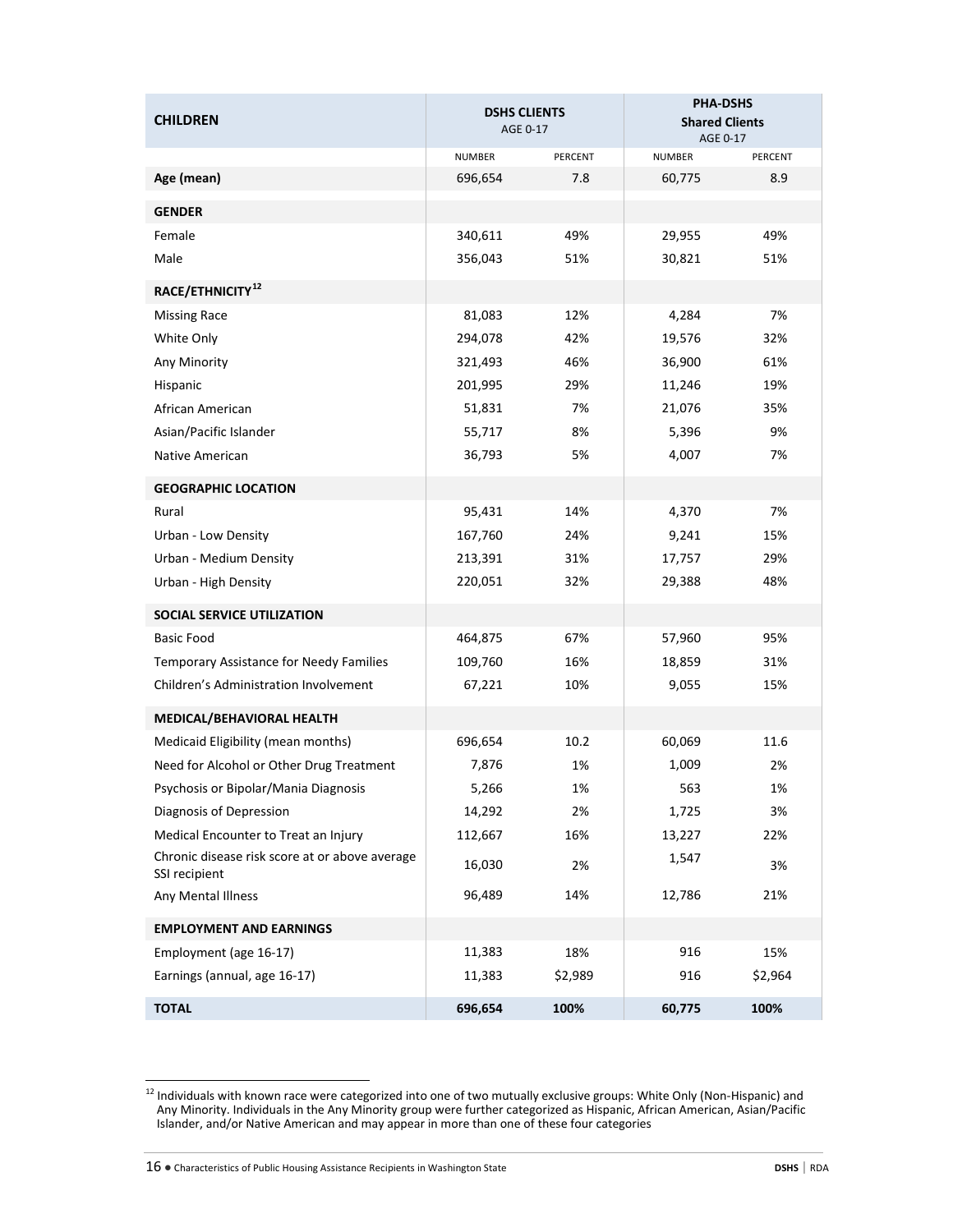| <b>WORKING AGE ADULTS</b>                                       |         | <b>DSHS CLIENTS</b><br>AGE 18-64 | <b>PHA-DSHS</b><br><b>Shared Clients</b><br>AGE 18-64 |          |
|-----------------------------------------------------------------|---------|----------------------------------|-------------------------------------------------------|----------|
|                                                                 | NUMBER  | PERCENT                          | <b>NUMBER</b>                                         | PERCENT  |
| Age (mean)                                                      | 483,181 | 34                               | 76,719                                                | 41       |
| <b>GENDER</b>                                                   |         |                                  |                                                       |          |
| Female                                                          | 319,901 | 66%                              | 50,216                                                | 65%      |
| Male                                                            | 163,280 | 34%                              | 26,503                                                | 35%      |
| <b>RACE/ETHNICITY</b>                                           |         |                                  |                                                       |          |
| <b>Missing Race</b>                                             | 18,469  | 4%                               | 1,456                                                 | 2%       |
| White Only                                                      | 298,491 | 62%                              | 39,401                                                | 51%      |
| Any minority                                                    | 166,221 | 34%                              | 35,847                                                | 47%      |
| Hispanic                                                        | 66,923  | 14%                              | 7,232                                                 | 9%       |
| African American                                                | 41,631  | 9%                               | 19,807                                                | 26%      |
| Asian/Pacific Islander                                          | 37,426  | 8%                               | 6,949                                                 | 9%       |
| Native American                                                 | 35,002  | 7%                               | 5,351                                                 | 7%       |
| <b>GEOGRAPHIC LOCATION</b>                                      |         |                                  |                                                       |          |
| Rural                                                           | 67,185  | 14%                              | 5,966                                                 | 8%       |
| Urban - Low Density                                             | 100,990 | 21%                              | 11,341                                                | 15%      |
| Urban - Medium Density                                          | 151,420 | 31%                              | 22,537                                                | 29%      |
| Urban - High Density                                            | 163,575 | 34%                              | 36,827                                                | 48%      |
| <b>SOCIAL SERVICE UTILIZATION</b>                               |         |                                  |                                                       |          |
| <b>Basic Food</b>                                               | 357,659 | 74%                              | 72,279                                                | 94%      |
| Temporary Assistance for Needy Families                         | 65,053  | 13%                              | 10,416                                                | 14%      |
| Children's Administration Involvement                           | 29,036  | 6%                               | 5,328                                                 | 7%       |
| MEDICAL/BEHAVIORAL HEALTH                                       |         |                                  |                                                       |          |
| Medicaid Eligibility (mean months)                              | 483,181 | 8.7                              | 55,755                                                | 10.6     |
| Need for Alcohol or Other Drug Treatment                        | 78,830  | 16%                              | 8,993                                                 | 16%      |
| Psychosis or Bipolar/Mania Diagnosis                            | 31,147  | 6%                               | 5,873                                                 | 11%      |
| Diagnosis of Depression                                         | 91,515  | 19%                              | 16,489                                                | 30%      |
| Medical Encounter to Treat an Injury                            | 84,869  | 18%                              | 14,688                                                | 26%      |
| Chronic disease risk score at or above average<br>SSI recipient | 65,549  | 14%                              | 12,491                                                | 22%      |
| Any Mental Illness                                              | 183,503 | 38%                              | 32,699                                                | 59%      |
| <b>EMPLOYMENT AND EARNINGS</b>                                  |         |                                  |                                                       |          |
| Employment (age 18-64)                                          | 211,942 | 44%                              | 25,746                                                | 34%      |
| Earnings (annual, age 18-64)                                    | 211,942 | \$11,634                         | 25,746                                                | \$11,022 |
| <b>TOTAL</b>                                                    | 483,181 | 100%                             | 76,719                                                | 100%     |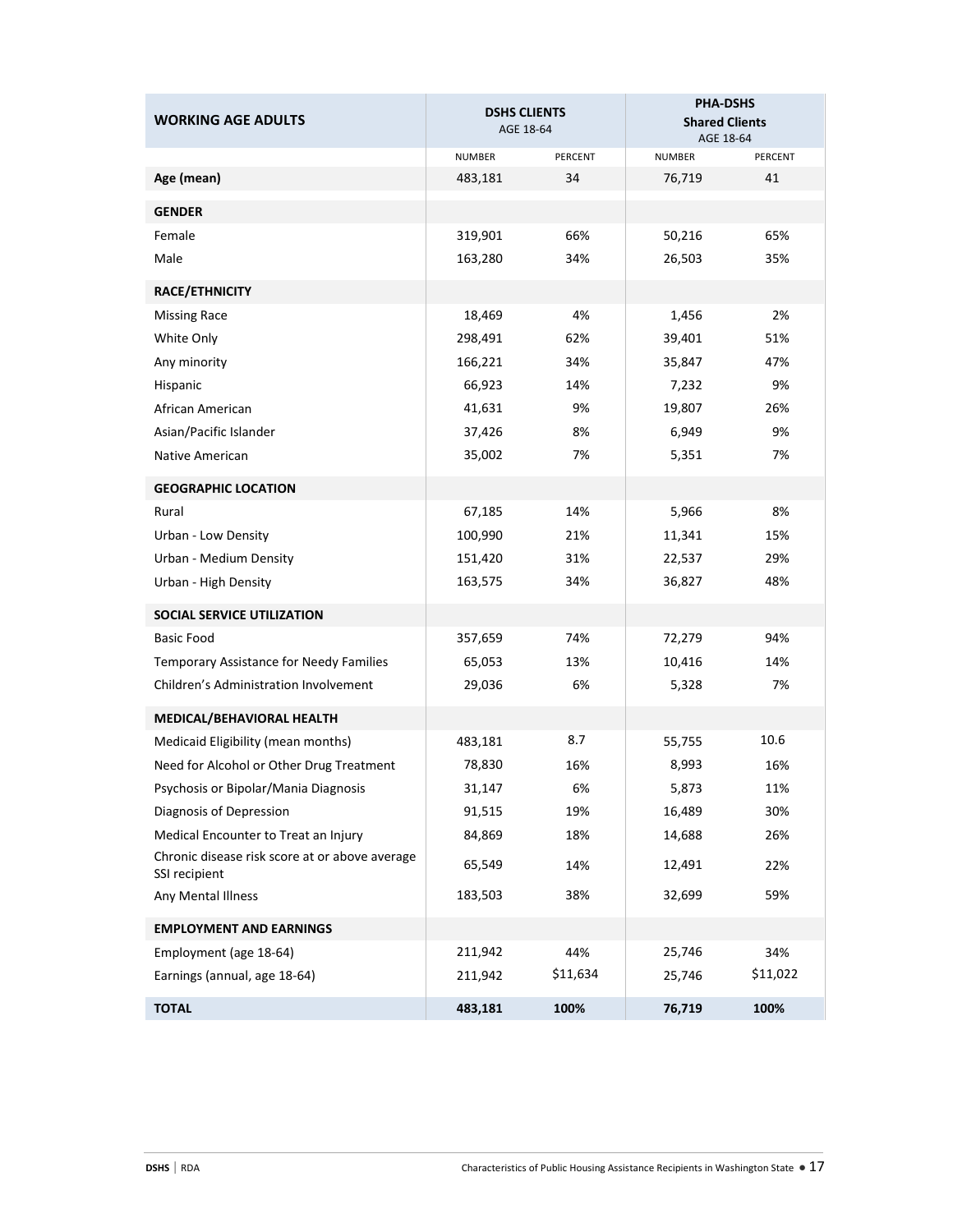| <b>SENIORS</b>                                                  | <b>DSHS CLIENTS</b><br>AGE 65 AND OVER |         | <b>PHA-DSHS</b><br><b>Shared Clients</b><br>AGE 65 AND OVER |         |
|-----------------------------------------------------------------|----------------------------------------|---------|-------------------------------------------------------------|---------|
|                                                                 | <b>NUMBER</b>                          | PERCENT | <b>NUMBER</b>                                               | PERCENT |
| Age (mean)                                                      | 64,092                                 | 77.9    | 23,060                                                      | 74.7    |
| <b>GENDER</b>                                                   |                                        |         |                                                             |         |
| Female                                                          | 42,573                                 | 66%     | 15,519                                                      | 67%     |
| Male                                                            | 21,519                                 | 34%     | 7,541                                                       | 33%     |
| <b>RACE/ETHNICITY</b>                                           |                                        |         |                                                             |         |
| <b>Missing Race</b>                                             | 3,502                                  | 5%      | 935                                                         | 4%      |
| White Only                                                      | 38,549                                 | 60%     | 13,381                                                      | 58%     |
| Any Minority                                                    | 22,041                                 | 34%     | 8,729                                                       | 38%     |
| Hispanic                                                        | 6,154                                  | 10%     | 1,338                                                       | 6%      |
| African American                                                | 2,563                                  | 4%      | 1,818                                                       | 8%      |
| Asian/Pacific Islander                                          | 12,308                                 | 19%     | 5,296                                                       | 23%     |
| Native American                                                 | 1,788                                  | 3%      | 565                                                         | 2%      |
| <b>GEOGRAPHIC LOCATION</b>                                      |                                        |         |                                                             |         |
| Rural                                                           | 8,134                                  | 13%     | 1,406                                                       | 6%      |
| Urban - Low Density                                             | 12,186                                 | 19%     | 2,929                                                       | 13%     |
| Urban - Medium Density                                          | 18,055                                 | 28%     | 6,869                                                       | 30%     |
| Urban - High Density                                            | 25,715                                 | 40%     | 11,774                                                      | 51%     |
| SOCIAL SERVICE UTILIZATION                                      |                                        |         |                                                             |         |
| <b>Basic Food</b>                                               | 31,125                                 | 49%     | 20,891                                                      | 91%     |
| Temporary Assistance for Needy Families                         | 221                                    | 0%      | 127                                                         | 1%      |
| Children's Administration Involvement                           | 127                                    | 0.2%    | 58                                                          | 0.3%    |
| MEDICAL/BEHAVIORAL HEALTH                                       |                                        |         |                                                             |         |
| Medicaid Eligibility (mean months)                              | 64,092                                 | 9.9     | 17,475                                                      | 11.3    |
| Need for Alcohol or Other Drug Treatment                        | 2,231                                  | 3%      | 705                                                         | 4%      |
| Psychosis or Bipolar/Mania Diagnosis                            | 449                                    | 1%      | 173                                                         | 1%      |
| Diagnosis of Depression                                         | 1,479                                  | 2%      | 647                                                         | 4%      |
| Medical Encounter to Treat an Injury                            | 8,519                                  | 13%     | 2,607                                                       | 15%     |
| Chronic disease risk score at or above average<br>SSI recipient | 12,276                                 | 19%     | 3,490                                                       | 20%     |
| Any Mental Illness                                              | 26,334                                 | 41%     | 7,427                                                       | 43%     |
| <b>EMPLOYMENT AND EARNINGS</b>                                  |                                        |         |                                                             |         |
| Employment (age 65 and over)                                    | 1,409                                  | 2%      | 660                                                         | 3%      |
| Earnings (annual, age 65 and over)                              | 1,409                                  | \$7,960 | 660                                                         | \$6,841 |
| <b>TOTAL</b>                                                    | 64,092                                 | 100%    | 20,060                                                      | 100%    |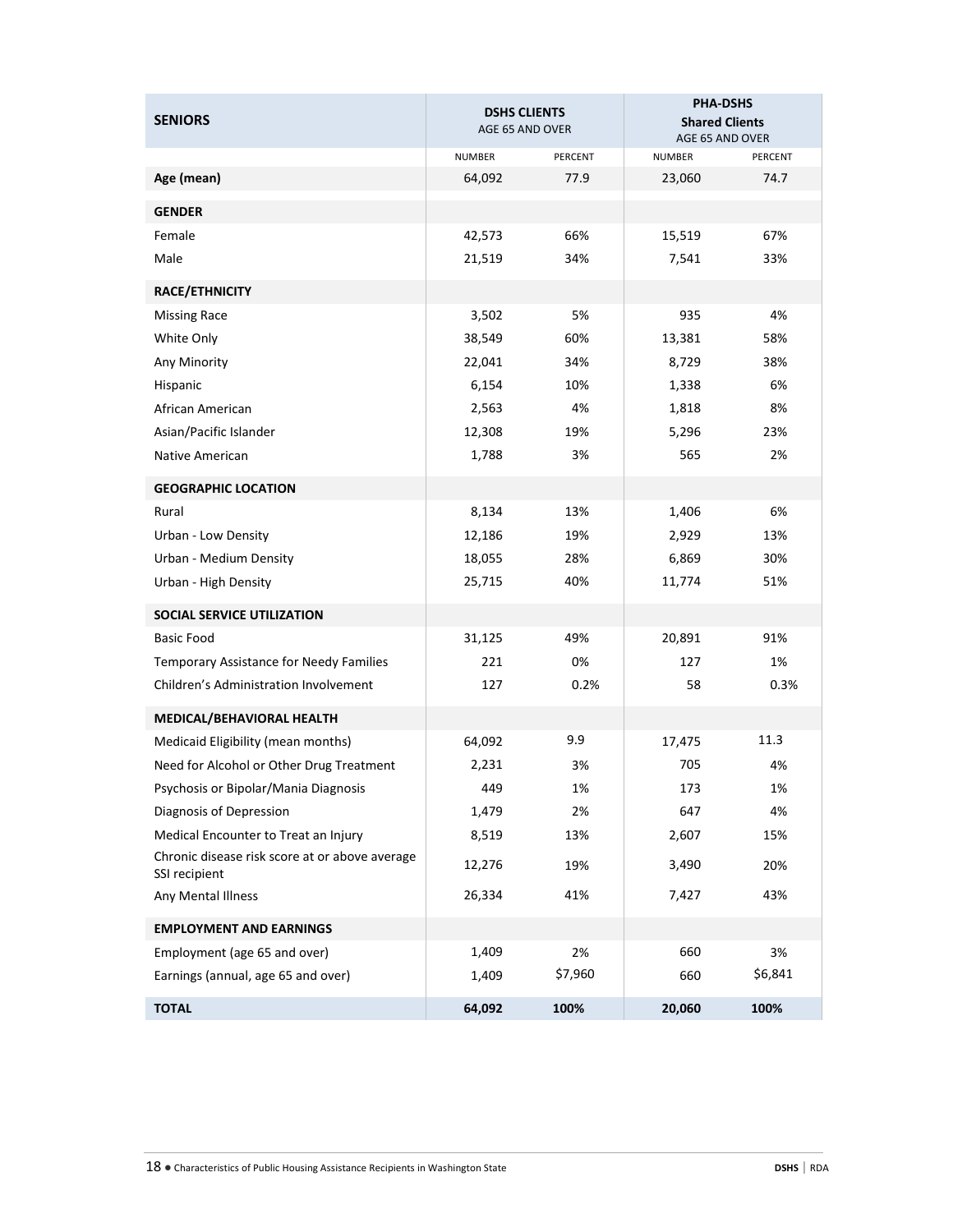### **STUDY POPULATION**

This report summarizes an analysis of data describing individuals served by Public Housing Authorities-- according to administrative data provided by HUD-- in Washington State at any point during calendar year 2013, who also received a DSHS service in calendar year 2013. The study population excludes clients whose only DSHS service in 2013 was child support enforcement. A comparison group was created using DSHS clients who were not served by PHAs. While this group is described throughout the report as not receiving PHA assistance, it should be noted that some of these DSHS clients could have received housing assistance from other programs not administered by PHAs or not reflected in the HUD data.

### **DATA SOURCES**

HUD provided personal identifiers and data on receipt of housing assistance for all individuals who lived in federally assisted housing administered by Public Housing Authorities in Washington State. The identifiers were used to link the HUD housing assistance records to various state administrative data systems contained in the DSHS Integrated Client Data Databases (ICDB).

The ICDB, as described in Mancuso (2014), is "a longitudinal client database … containing over a decade of detailed service risks, history, costs, and outcomes. ICDB is used to support cost-benefit and cost-offset analyses, program evaluations, operational program decisions, geographical analyses and in-depth research. … The ICDB draws information from over 30 data systems across and outside of DSHS and is created by extracting and matching client records for DSHS clients from administrative data collected by DSHS and other state data systems. The ICDB includes the following for each client, by date: personal identifiers such as name and date of birth; service history and service cost across DSHS administrations; demographics (race, ethnicity and gender); geography of residence and service; risk indicators, outcomes; birth and death records; medical diagnoses, costs and prescriptions (as indicated by claims data); alcohol and drug problems; mental illness indicators; housing stability; functional disability status; chronic health conditions; criminal justice encounters; incarcerations; and employment status and wages. ICDB information is monitored for consistency and accuracy.... Strict confidentiality standards are in place to ensure protection of personal client information." For this report, the following sources of data were used from the ICDB:

- RDA's Client Services Database provided a common identifier for linking client information from multiple data sources and measures of demographic and household characteristics.
- DSHS Automated Client Eligibility System (ACES) provided information about the receipt of Economic Services Administration's Basic Food (SNAP) and TANF programs.
- ProviderOne (P1) provided information on chronic health conditions, injuries, emergency department utilization and hospital admissions and whether or not individuals had publicly funded medical coverage.
- Children's Administration data provided information about the receipt of child welfare services.
- Physical and behavioral health indicators and use of services are based on data from multiple systems including ProviderOne, the DBHR Consumer Information System, and Washington State Patrol arrest records.
- Washington State Employment Security Department (ESD) Unemployment Insurance wage data provided information on quarterly earnings, which was used to create a measure of employment status (an individual was considered employed if he or she had greater than zero earnings in a year).